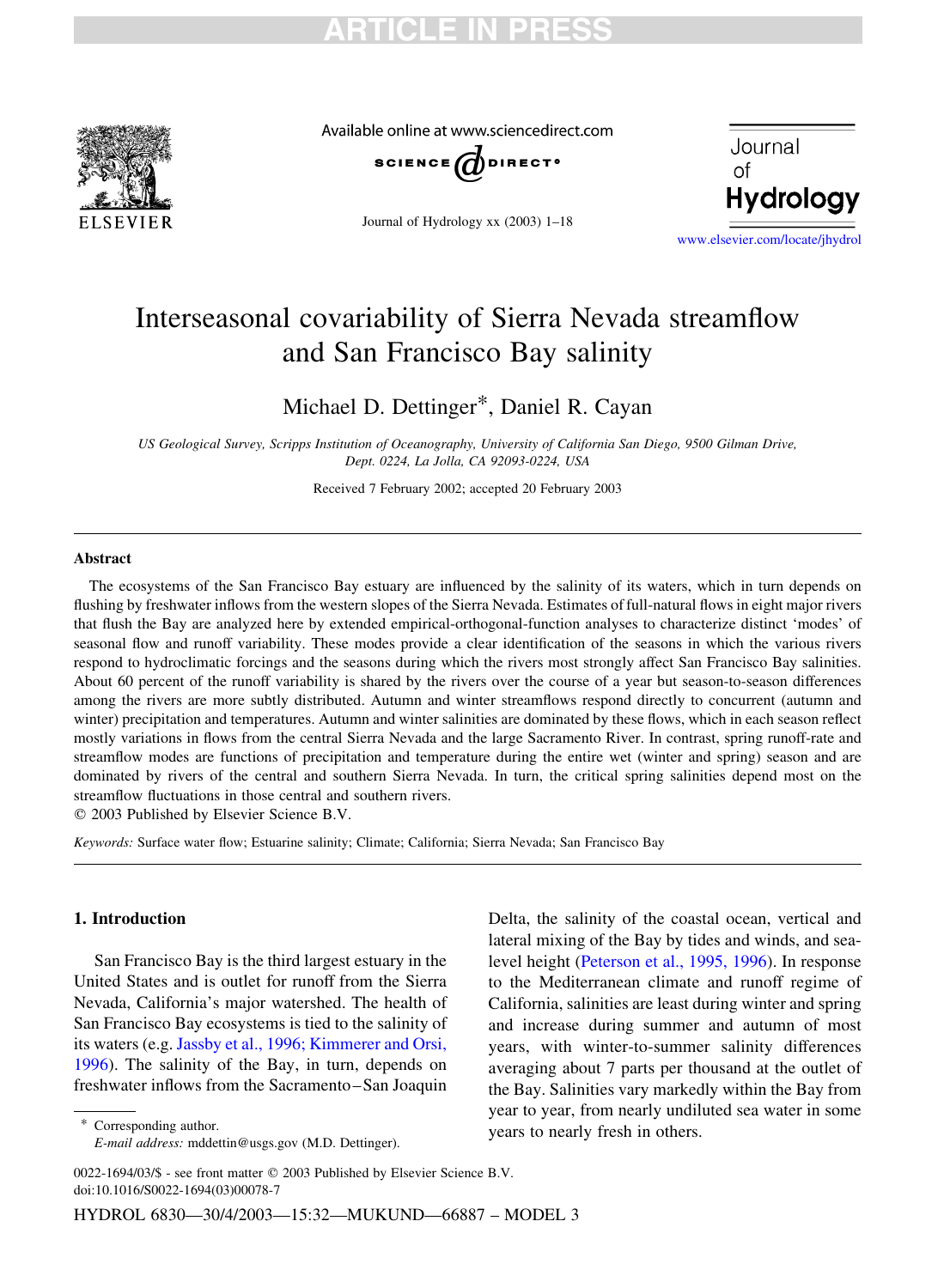<span id="page-1-0"></span>2 M.D. Dettinger, D.R. Cayan / Journal of Hydrology xx (2003) 1–18

In response to the competing needs of San Francisco Bay ecosystems, upstream endangered species, and upstream water uses, targets for salinities in the Bay during the February–June 'season' have been part of the management of the Bay since 1995 ([Jassby et al., 1995; Peterson, 1995; Kennish, 2000\)](#page-16-0). The primary example of these salinity standards is the 'X2' standard, which mandates that surface salinities at selected sites in the northern estuary not rise above 2 parts per thousand for more than a limited number of days during the February–June season ([California](#page-16-0) [Department of Water Resources, 2000\)](#page-16-0), with the

targeted number of days conditioned each year by antecedent freshwater flow rates in the Sierra Nevada. Such targets will be met mostly through management of freshwater inflows to the Bay, which are supplied mostly by eight major rivers that drain the western Sierra Nevada through the Sacramento and San Joaquin Valleys (from south to north, and—generally—highest altitude to lowest): the San Joaquin, Merced, Tuolumne, Stanislaus, American, Yuba, Feather, and Sacramento Rivers (Fig. 1). The seasonal variations of their streamflow rates are complexly intertwined and, together, dominate the long-term



Fig. 1. Locations of Sierra Nevada, eight major rivers, and features around San Francisco Bay.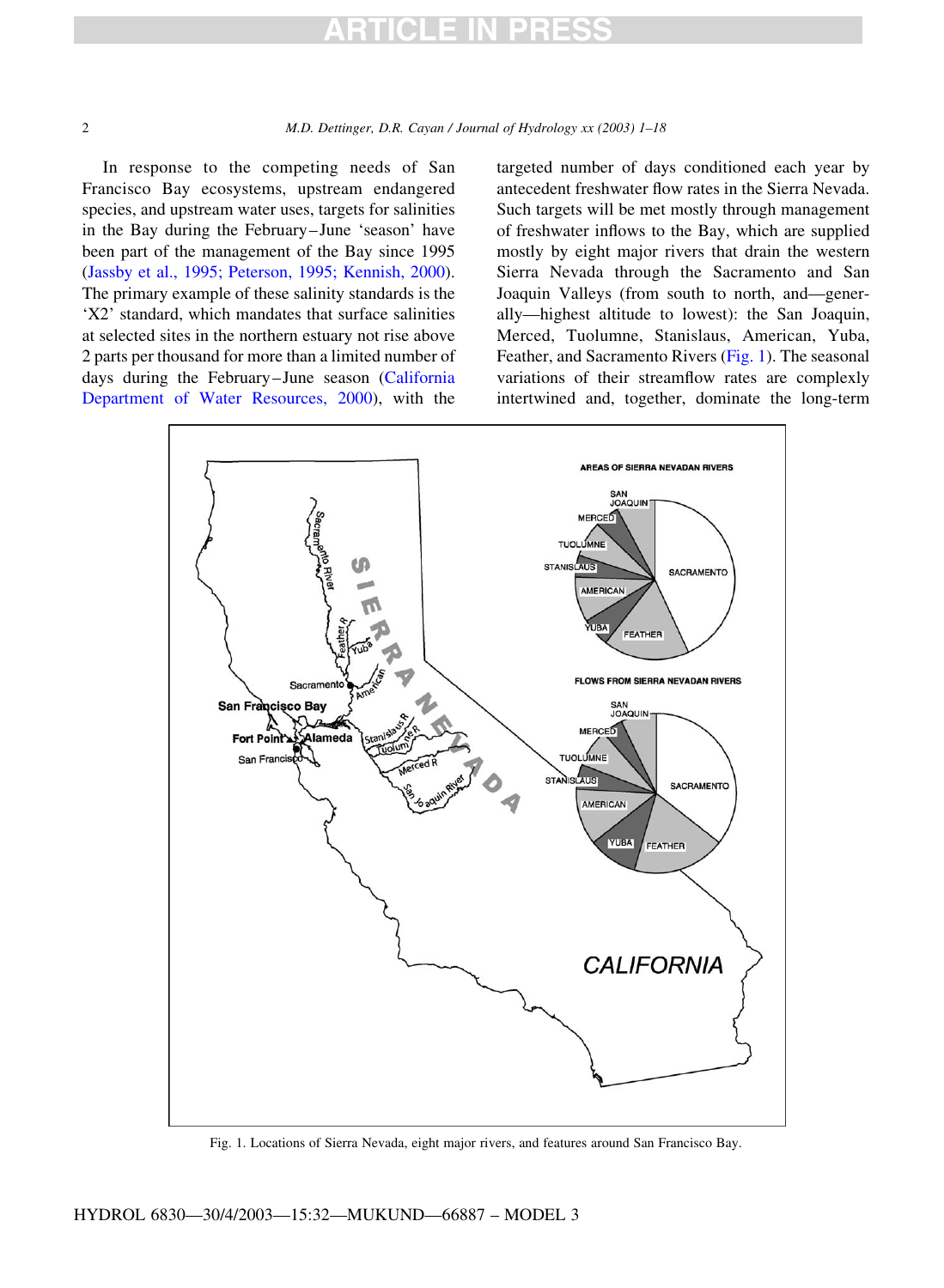### ICLE I

M.D. Dettinger, D.R. Cayan / Journal of Hydrology xx (2003) 1–18 3

Salinity Sacramento River flows San Joaquin River flows Autumn Winter Spring Summer Autumn Winter Spring Summer Autumn  $-0.60$   $-0.26$   $-0.32$   $-0.43$   $-0.65$   $-0.20$   $-0.19$   $-0.26$ Winter  $-0.53$   $-0.79$   $-0.65$   $-0.53$   $-0.52$   $-0.78$   $-0.77$   $-0.72$ Spring  $-0.24$   $-0.46$   $-0.76$   $-0.26$   $-0.19$   $-0.44$   $-0.74$   $-0.60$ Summer  $-0.35$   $-0.43$   $-0.70$   $-0.33$   $-0.36$   $-0.47$   $-0.60$   $-0.66$ Next Autumn  $-0.34$   $-0.46$   $-0.53$   $-0.36$   $-0.42$   $-0.45$   $-0.60$   $-0.57$ 

<span id="page-2-0"></span>Table 1

Correlations between Fort Point salinities and Sacramento/San Joaquin River flows, 1922–89. Bold values—significantly different from zero at 99-percent level

(months to years) variability of San Francisco Bay salinities. Management of those rivers for salinity control in San Francisco Bay requires improvements in understanding of their seasonal covariability.

#### 1.1. Problem

Some of the streamflow covariability, and its role in confusing the sources of salinity variations in San Francisco Bay, can be seen in correlations between seasonal streamflows in the northernmost and southernmost of the eight rivers (the Sacramento and San Joaquin Rivers, respectively) and San Francisco Bay salinities (Table 1). The particular data used for this table is described later, in Section 2. Salinities at the outlet from San Francisco Bay (Fort Point; [Fig. 1\)](#page-1-0) are strongly related to both Sacramento and San Joaquin flows throughout much of the year. Flows in the two rivers, however, differ in how they correlate with the seasonal salinities from season to season (especially in the highsalinity summer and autumn seasons). For example, notice that summer salinities are strongly anti-correlated  $(-0.66)$  with summer San Joaquin River flows but weakly anti-correlated  $(-0.33)$  with summer Sacramento River flows. This difference in correlations arises because the San Joaquin River flows from a higher altitude, cooler, more snowmeltdominated basin than the lower, warmer Sacramento River. Consequently, peak flows occur in the San Joaquin River when the snow melts in spring and summer, and more of the year's flow occurs in the summer months in the San Joaquin River than in the Sacramento. Thus the contribution of each river's flow variations to San Francisco Bay salinity

variations is a function of its timing as well as of the amount of discharge that it contributes.

Notice, however, that winter salinities are almost as anti-correlated with summer flows in the San Joaquin River as with the winter flows. This counterintuitive relation is a result of the strong lag-correlation between the winter inflows to the Bay (that determine winter salinity) and the subsequent summer flows in the San Joaquin River. Temporal correlations between the Sacramento and San Joaquin River flows are shown in Table 2. The two rivers are moderately well correlated throughout the year, and indeed summer San Joaquin River flows are almost as correlated to spring (and winter) Sacramento River flows as to summer Sacramento River flows.

Thus the overall freshwater contributions of the various rivers to San Francisco Bay salinities are a complex mix of regionally shared and locally unique signals. The contributions are complicated by inter seasonal (lagged) correlations between the hydrographs of the various rivers. Consequently, attempts to understand the hydrologic and hydroclimatic influences upon seasonal salinity of San Francisco

Correlations between Sacramento and San Joaquin River full natural flows, 1906–1992. Bold values—significantly different from zero at 99-percent level

| San Joaquin flows | Sacramento River flows |        |        |        |  |
|-------------------|------------------------|--------|--------|--------|--|
|                   | Autumn                 | Winter | Spring | Summer |  |
| Autumn            | 0.65                   | 0.28   | 0.21   | 0.22   |  |
| Winter            | 0.35                   | 0.75   | 0.55   | 0.51   |  |
| Spring            | 0.30                   | 0.56   | 0.66   | 0.50   |  |
| Summer            | 0.19                   | 0.49   | 0.61   | 0.59   |  |

Table 2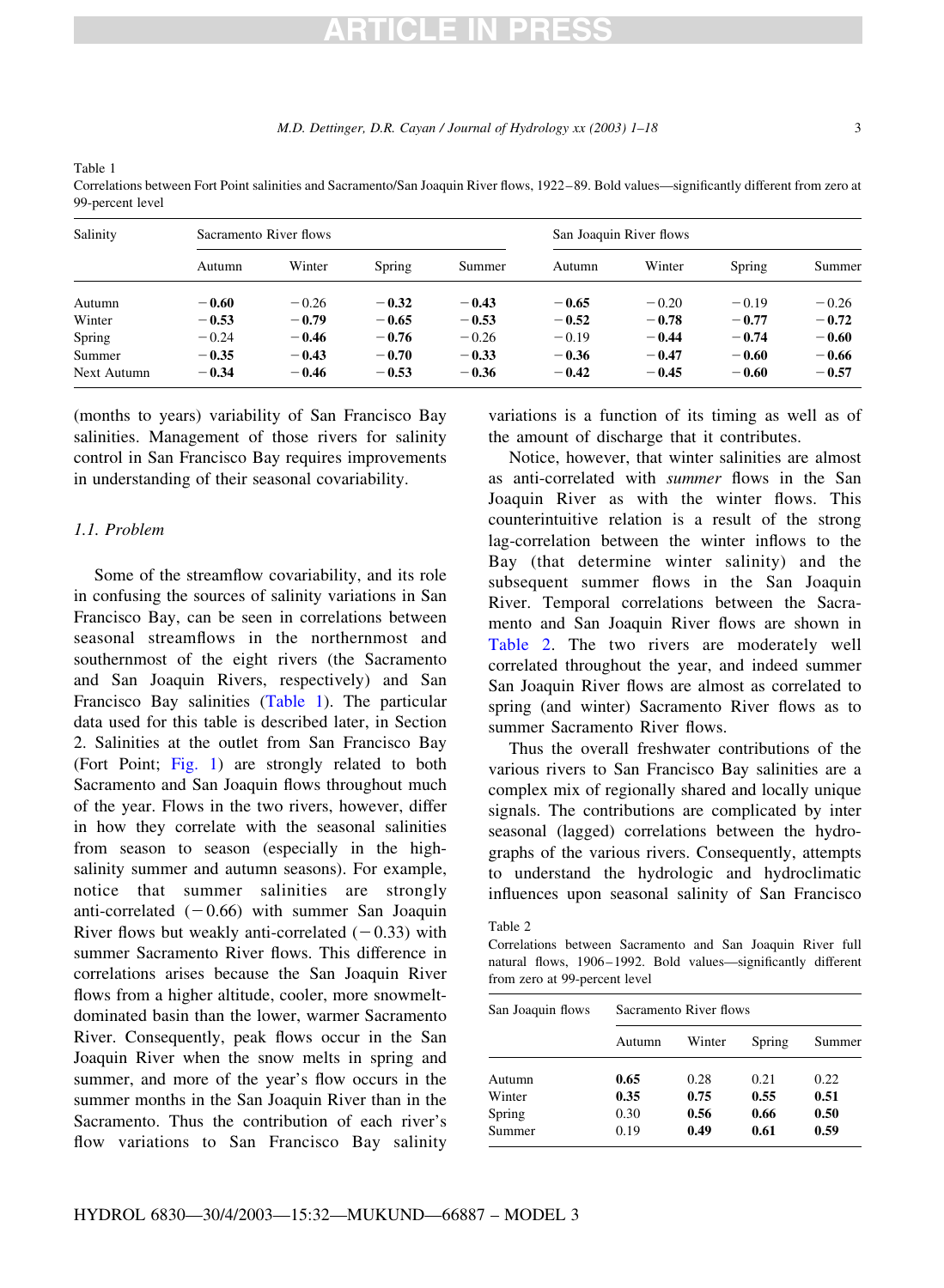### TICLE IN

Bay face several difficult questions: How much of a given season's salinity variation is due to concurrent flow variations in the various rivers? How much is due to flow variations in preceding seasons? To what extent do the correlations of streamflow in the rivers of the western Sierra Nevada with salinity variability in the Bay arise from river-to-river and season-to-season flow correlations, rather than from direct responses of salinity to the flow variations in a particular river in a particular season?

#### 1.2. Scope

In an effort to better understand the contributions of the rivers of the Sierra Nevada during different seasons to salinity variations in San Francisco Bay, in order to provide a better perspective as to which Sierra Nevada rivers are most important to San Francisco Bay salinities when, we have analyzed all the interseasonal streamflow correlations for the eight major rivers discharging from the western Sierra Nevada. This improved perspective on when various rivers are more (or less) influential may provide a sounder basis for allocating research efforts among Sierra Nevada rivers in the interests of improved management of the Bay ecosystems. The challenges of disentangling interseasonal correlations in hydrologic sequences are not uncommon, and the methods used here provide one approach to addressing them. In this study, an extended empirical orthogonal function (E-EOF; [Weare and Nasstrom, 1982](#page-17-0)) analysis was performed on seasonal hydrographs of the eight major Sierran rivers. This analysis identifies distinct (uncorrelated) modes that streamflow from the Sierra has historically assumed and provides a disentangled description of the influences of (and on) those modes. Section 2 describes the data used and the E-EOF-analysis method. Sections 3 and 4 describe analyses of runoff and flow variations along the western Sierra Nevada. Correlations between variations in runoff (streamflow per unit area) and climatological conditions are used to identify the primary climatic forces driving runoff generation. Then, correlations between variations in streamflow and salinity variations in San Francisco Bay are used to determine which rivers influence salinity most each season. Results are discussed and summarized in Section 5.

#### 2. Methods

The raw materials for the present analysis are monthly full-natural flows from the eight major rivers that drain from the Sierra Nevada through San Francisco Bay. Monthly reconstructions of these flows for each of the eight rivers are provided by the California Department of Water Resources ([State of](#page-17-0) [California, 1986\)](#page-17-0), and are available since 1906. Fullnatural flow is a reconstruction of the flow—above the first major reservoir (in most cases) and below where the last Sierra Nevadan flow contributions enter a river—that would have occurred if diversions and reservoir storage had not interfered, but still including current riparian and other water uses. It is a best available long-term estimate of the flow rates under 'natural' conditions. The full-natural flows of the Sacramento and San Joaquin Rivers, analyzed here, are for gages in the upper reaches of these rivers prior to their confluences with the other rivers analyzed. The monthly values provided by the Department of Water Resources were summed and centered (by subtracting the long-term means for each season and river) to form seasonal anomalies for October– December, January–March, April–June, and July– September from 1906 to 1992. Similar analyses were made using the original monthly time series, but resulted in a much more complex presentation that, although providing the same conclusions, was less suited for presentation in a short paper. The seasons analyzed here are shifted from the 'climate' seasons (September–November, December–February, and so forth) to better capture the seasonal character Sierra Nevada runoff variations (as in [Aguado et al., 1993;](#page-16-0) [Cayan et al., 1993\)](#page-16-0).

The flow anomalies were analyzed in two forms. Because the hydrologic–hydroclimatic processes are better elucidated by considering both the runoff rates (defined here as the total flow divided by the basin area) and the total flow volumes, this paper addresses full-natural flows divided by the basin areas in Section 3. However, because salinity in San Francisco Bay responds to overall flows from the various rivers, the total flows must also be considered. In Section 4, therefore, the influences of the flow-volume anomalies are analyzed.

Freshwater inflows to the Bay are modified by a large number of water users and structures arrayed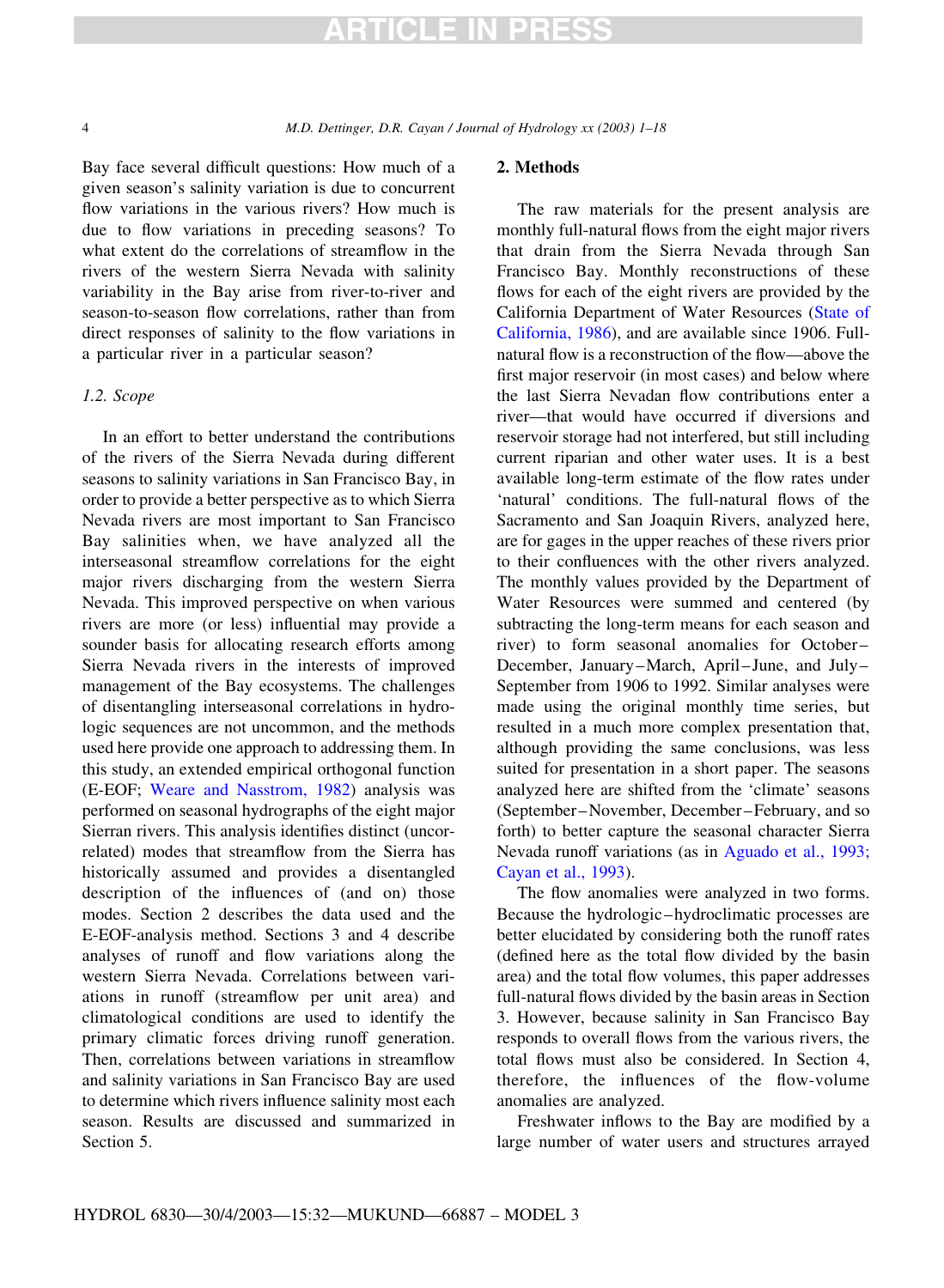#### TICLE IN P

upstream from the Delta into the Sierra Nevada and, thus, an important part of the freshwater-inflow variability experienced by the Bay is neglected here. However, recent studies [\(Knowles, 2000, 2002; Stahle](#page-17-0) [et al., 2001\)](#page-17-0) show that upstream management modifies the details of those inflows but changes its year-to-year character less than might be expected. Our interests here are to better understand the linkages from climatic forcings to Bay salinities as mediated by the spatially and temporally correlated freshwater flows from various parts of the Sierra Nevada. The connections of streamflow variations to climate variations are most clearly represented (at present) by the full-natural flows, and salinities frequently reflect, in a complex fashion, the natural flow fluctuations, especially in extremely wet and dry years which dictate much of the correlation structure of the flow and salinity series ([Knowles, 2002\)](#page-17-0), excepting, most notably, some long term trends in salinity ([Peterson et al., 1995; Stahle et al., 2001\)](#page-17-0). Finally, the interactions between salinity and fullnatural flows have been complicated, and the two have been artificially intertwined, by salinity management practices now in place that vary the salinity standards that must be met by streamflow management according to full-natural, rather than managed, flow totals from the eight rivers ([California Depart](#page-16-0)[ment of Water Resources, 2000\)](#page-16-0). Thus, the use of fullnatural flows throughout this paper represents a somewhat uneasy compromise in the interests of brevity.

The relative sizes of the eight rivers, and some of their relative importance in the analyses that follow, differ depending on whether runoff or total flow is considered. For example, the middle-altitude, central Sierra Nevada yield more runoff per square kilometer, and more runoff variability, than do either the lowaltitude basins of the northern Sierra Nevada and parts of surrounding ranges (e.g. the Sacramento) or the high-altitude basins of the southern Sierra Nevada (e.g. the San Joaquin), as shown in [Fig. 2.](#page-5-0) The Yuba River has the largest mean and standard deviation of runoff (except in summer) followed by the nearby American River. The Sacramento and San Joaquin Rivers have the smallest mean and standard deviations of runoff per unit area in most seasons. In terms of total flows, however, because it is a much larger basin than the others [\(Fig. 1](#page-1-0)), the Sacramento River has the largest mean and standard deviations. The Merced River and the other smaller basins in the southern Sierra Nevada yield the least total flows and flow variabilities.

A steady progression of streamflow seasonality also is evident in [Fig. 2](#page-5-0) from the low-altitude, rainfallrunoff dominated Sacramento River in the north toward more snowmelt dominance in the flow and runoff hydrographs in the higher, southern parts of the Sierra. The peak runoff seasons are winter in the Sacramento River, winter and spring in the Feather, Yuba, and American Rivers, and spring in the Stanislaus, Tuolumne, and Merced Rivers. The San Joaquin River has a spring-into-summer runoff peak.

Two long-term measures of salinity in San Francisco Bay and several measures of local and regional climatic conditions were compiled for comparison with the seasonal totals of full-natural flow in the rivers. Centered seasonal averages were computed from long-term salinity series at Fort Point near the mouth of San Francisco Bay, 1922–1989, and at Alameda in the center of the estuary, 1940–85 ([Fig. 1](#page-1-0)). Arguably, autocorrelations in these salinity series could have been removed by prewhitening; however, for consistency with the rest of the analysis presented here, which is explicitly designed to maintain the information in the seasonal autocorrelations of various flow, meteorological, and salinity series, no prewhitening of the salinity was performed here.

Noting that precipitation and, especially, temperature have broad regional coherence, a single regional time series of each was judged adequate for our diagnostic purposes. Regional-average series of precipitation and temperature were constructed from four Sierra Nevada weather stations, 1931–1992 (described in [Dettinger and Cayan, 1995](#page-16-0)); the autocorrelation structures of these series will be discussed in a later section. Regional atmosphericcirculation conditions are illustrated by an index of sea-level pressures in a region near and over California that has been shown to be anticorrelated with California precipitation—the California Pressure Anomaly (CPA, defined in [Cayan and Peterson,](#page-16-0) [1989\)](#page-16-0); in this study, the CPA from 1907–1992 will be compared to the runoff variations to understand their atmospheric forcings. Two even larger scale indices that are often useful in describing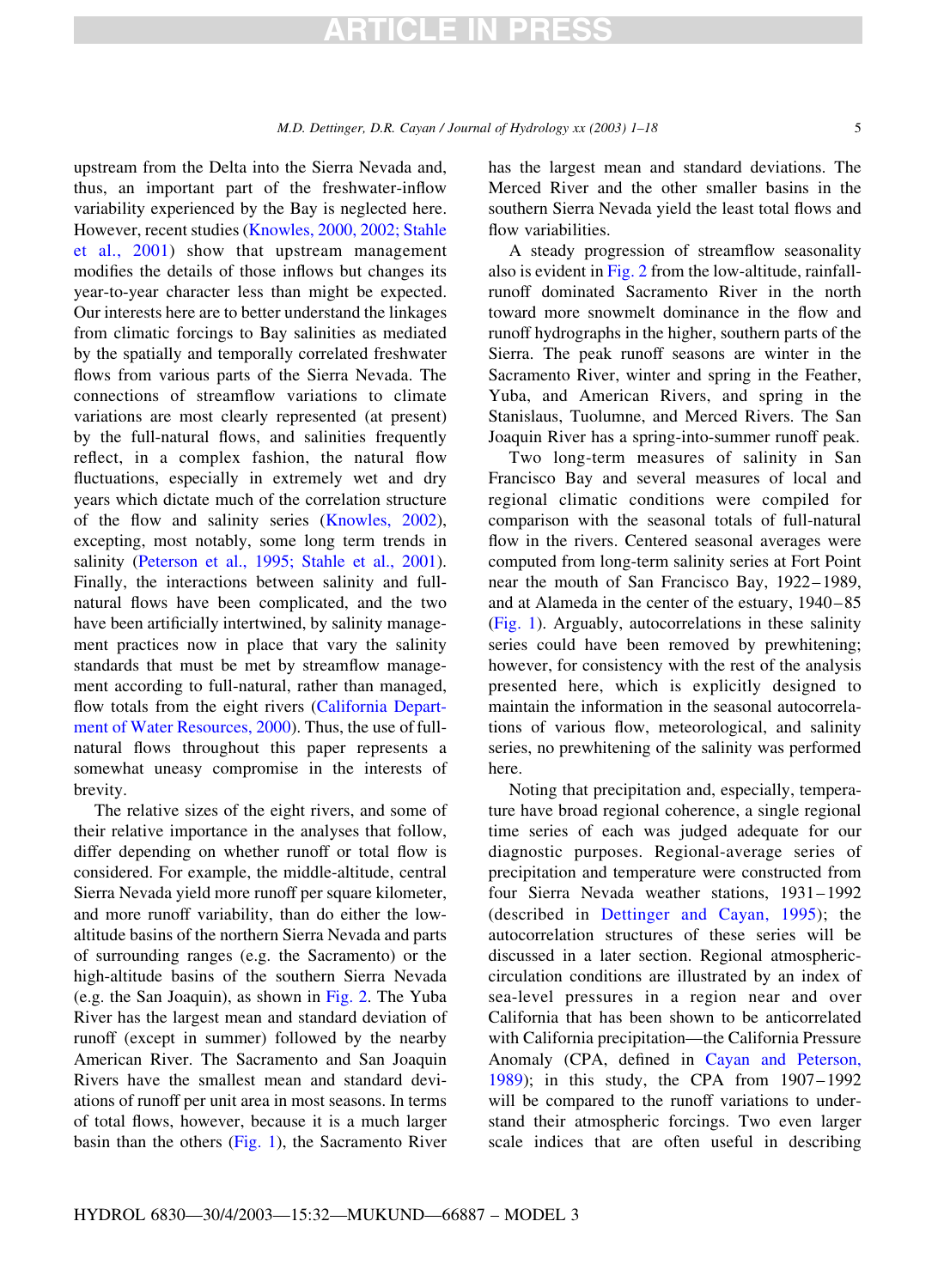<span id="page-5-0"></span>6 M.D. Dettinger, D.R. Cayan / Journal of Hydrology xx (2003) 1–18



Fig. 2. Seasonal means and standard deviations of runoff and flows of Sierra Nevada rivers, 1906–1992.

the hydroclimatology of the western states are the Southern Oscillation Index (SOI)—an index of the El Niño climatic oscillation of the Tropical Pacific Ocean region (e.g. [Philander, 1990; Cayan and](#page-17-0) [Webb, 1993\)](#page-17-0) and the Pacific-North American index (PNA)—an index of north–south excursions of wind patterns over the North Pacific and North American sectors ([Leather et al., 1991](#page-17-0)). Correlations between these various hydroclimatic/salinity series and several distinct components of streamflow variability in the Sierra Nevada were computed to help identify the most immediate and likely causes of the various streamflow modes.

To extract distinct (uncorrelated) modes of seasonal streamflow variability, the centered runoff and flow series were subjected to an E-EOF analysis ([Weare and Nasstrom, 1982](#page-17-0)). E-EOF analysis is a form of principal component analysis (PCA) designed specifically to extract principal modes of variability that yield the interwoven spatial cross correlations and temporal lag correlations in a collection of time series. By E-EOF, a parsimonious set of distinct patterns of seasonal streamflow variation (at seasonal lags) among the eight rivers is identified. The modes are, by construction, distinct in that the patterns described are uncorrelated with each other and in that the time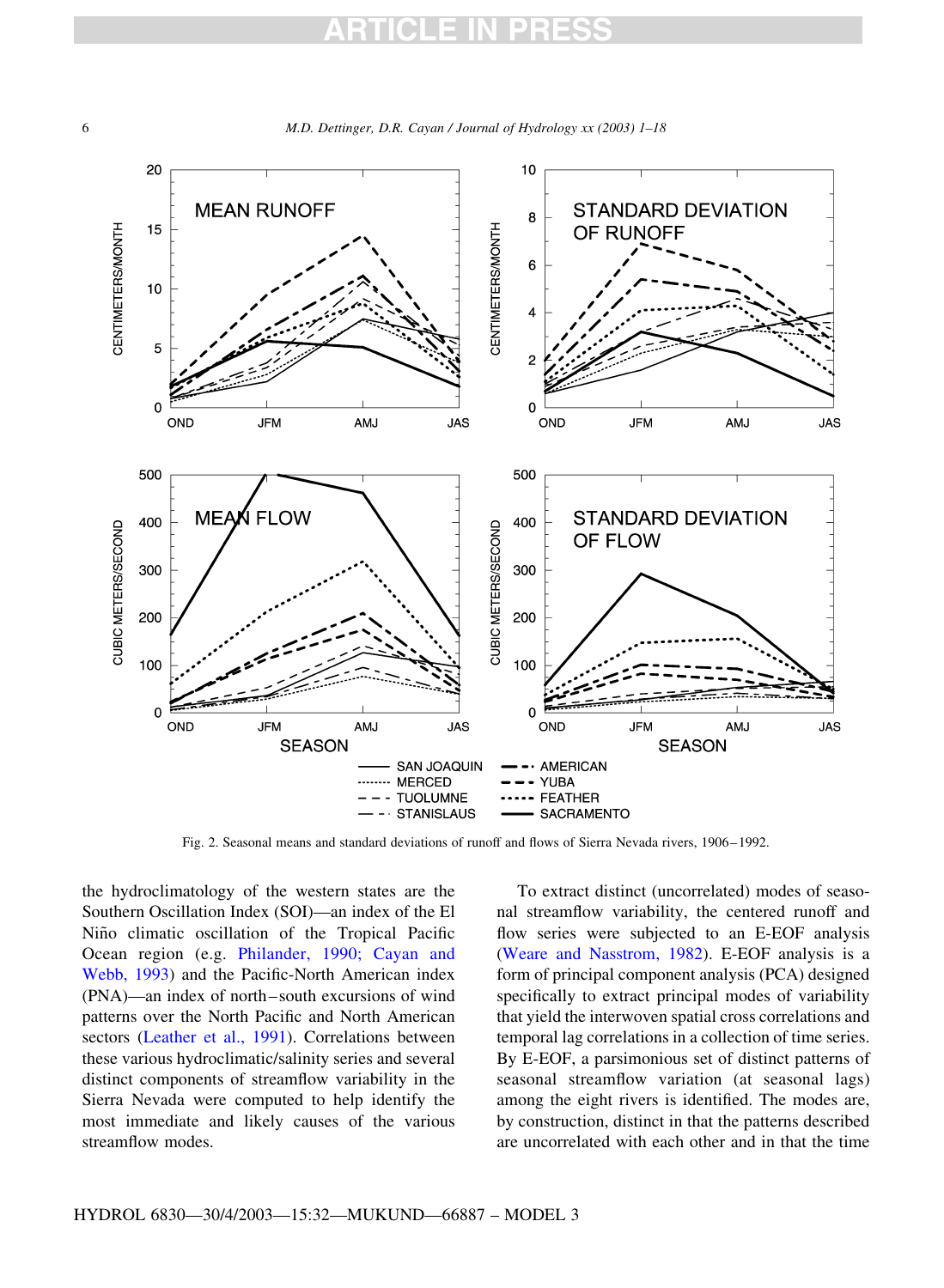### TICLE IN P

series that measure the occurrence of these patterns in the original time series are uncorrelated in time. This doubly uncorrelated description of the streamflow variations ensures that influences on, and by, the streamflow variations can be analyzed without any double accounting. The modes are parsimonious in that, by construction, they also describe the largest fractions of overall streamflow variance with the fewest uncorrelated time series. In the present analysis, a complete description of almost 90% of the variance in the yearly seasonal cycles in the eight rivers (amounting to essentially 32 intercorrelated time series) is reduced to just three uncorrelated time series. The E-EOF description of the streamflow variations is complete in that, if all 32 E-EOFs were analyzed, none of the original streamflow variations would have been discarded. That is, the original time series from all the rivers can be reconstructed in their entirety from the full set of E-EOFs. This completeness is an advantage of the E-EOF analysis compared to more standard approaches to lag correlated time series such as prewhitening. Prewhitening treats lag correlations as defects, limitations, of the time series being analyzed and discards the lag correlations as a first step in analysis. The lag correlations, however, are important characteristics of the series considered here and their influences are what motivated this analysis (as discussed in Section 1). Indeed, E-EOF analysis was chosen for use here specifically because it is designed to accommodate and describe the lag correlations and spatial correlations in a natural way without discarding either.

E-EOF analysis is a form of PCA, which—in applications like this—is an analysis of the instantaneous spatial cross correlations among time series that extracts the most influential modes of spatially shared variations. E-EOF analysis is an augmentation of PCA to address both the instantaneous correlations analyzed by PCA and a limited number of time-lagged correlations among all the series (in this case, a full year's worth of lags). By this augmentation, E-EOF analysis addresses temporal and spatial correlations together in the same way that PCA analyzes the spatial correlations alone. E-EOF analysis describes spatial cross correlations and temporal lag correlations simultaneously in a self-consistent way to identify (in this case) the principal components of annual cycles of lag- and spatial-cross correlations in and among the flow series from the eight rivers that drain to San Francisco Bay.

The E-EOF analysis proceeded as follows: eigenvectors were computed for the cross-covariance matrix,  $Z^tZ$ , of a matrix, Z, of the eight flow (or runoff) series arranged like:

- 1906: {Autumn flow in river 1, autumn flow in river 2,…autumn flow in river 8, winter flow in river 1,…,summer flow in river 1,…,summer flow in river 8}
- 1907: {Autumn flow in river 1, autumn flow in river 2,…autumn flow in river 8,…,summer flow in river 1,…,summer flow in river 8}
- ··· ···
- 1992: {Autumn flow in river 1, autumn flow in river 2,…autumn flow in river 8,…,summer flow in river 1,..., summer flow in river 8.

Each row of Z is 32 elements wide (4 seasons  $\times$  8 rivers) so that the cross-covariance matrix is  $32 \times 32$ and yields 32 eigenvectors. In a standard PCA, only the autumn flows would be included in the corresponding Z matrix, or else all seasons would be intermixed without regard for temporal order, to form a cross-covariance matrix that is only  $8 \times 8$ .

The eigenvectors, once divided by the sums of the squares of their elements (reducing each to a unitlength vector), are called E-EOFs (or—in the parlance of PCA—loadings; [von Storch, 1995\)](#page-17-0). The projections of each year's seasonal flows (or runoff rates) onto these E-EOFs are the principal-component (PC) series (or amplitudes). The leading E-EOFs can be interpreted as normalized depictions of the distinct (uncorrelated) and most common modes of season-toseason runoff variation in the overall data set. The PC series are the year-to-year history of strengths of the particular modes described by the E-EOFs. The eigenproblem solved is such that the E-EOFs are mutually independent (orthogonal) and the PC series that describe their year-to-year strengths are uncorrelated with each other. The E-EOFs that represent the most flow variance overall and their corresponding PC series provide an economical set of indices that can be used to describe the ways that runoff and flow totals from the Sierra Nevada have varied historically in the most concise way.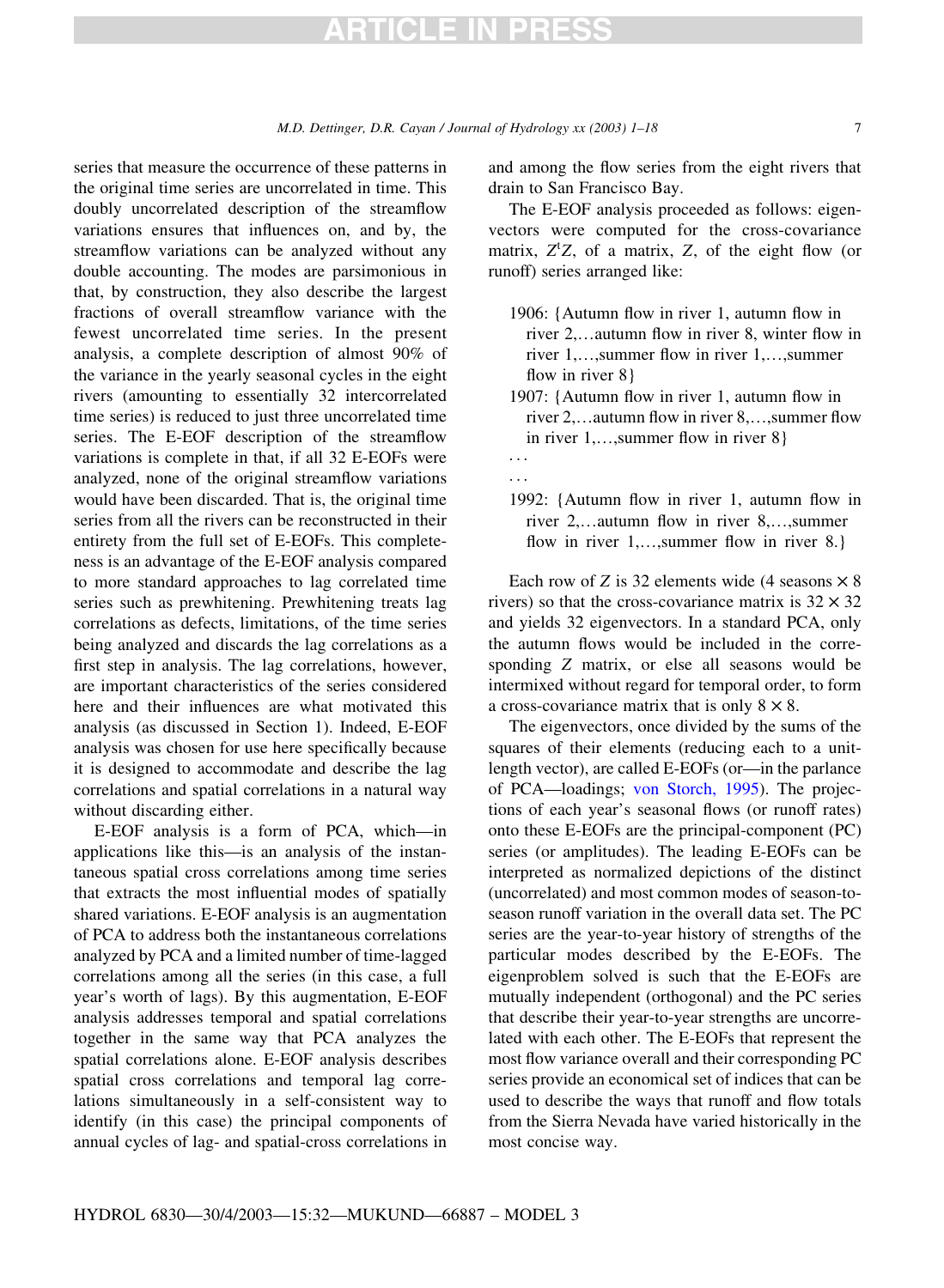8 M.D. Dettinger, D.R. Cayan / Journal of Hydrology xx (2003) 1–18

To identify the dominant hydroclimatic forcings of these independent runoff modes and the salinity responses to them, simple linear correlation coefficients were computed between the PCs and seasonal salinity, precipitation, temperature, and atmosphericcirculation series. Because the PC time series correspond to distinct modes that are temporally uncorrelated with each other, they allow no doubleaccounting of variability. As such, they provide the opportunity to consider the influences on streamflow, and the influences of streamflow, without the confounding effects of the strong cross correlations in [Table 2](#page-2-0). Because the E-EOF analysis performed here addresses variations throughout the annual cycle simultaneously, the confounding lag correlations are handled transparently.

Finally, the E-EOFs were rotated by the orthogonal Varimax scheme [\(Richman, 1986](#page-17-0)) in an attempt to develop the most 'realistic' flow groupings and to more completely isolate the contributions of the seasonal climatic forcings and to the seasonal salinities. Rotation is an optimization scheme that (as applied here) maximizes the range of magnitudes of the weights in each rotated EOF (R-EOF) while maintaining uncorrelated strengths (R-PC series). The procedure is such that the resulting PC time series remained uncorrelated with each other, but the constraint (implicit in the original EOF computations) that E-EOFs be orthogonal was relaxed. Whether to analyze the unrotated or rotated EOFs is arguable (e.g. [Legates, 1991, 1993; Richman, 1993](#page-17-0)). Neither is entirely satisfactory to describe all of the runoff variability but, in the interests of brevity, only the rotated EOFs will be described in detail. Seasonal components of the annual hydrographs are separated almost completely in the R-EOFs, which is useful for understanding the particular contributions of the individual seasons.

#### 3. Runoff variations and hydroclimatic forcing

The E-EOF analysis provides a parsimonious and seasonally disentangled description of the eight runoff series. The most parsimonious set of E-EOFs is identified by considering the contributions that each makes to the overall runoff variance. A reasonable tradeoff between analyzing enough E-EOFs to describe as much runoff variability as possible, while using the fewest number of E-EOFs (to simplify both the subsequent analysis and presentation) is found by looking for a point of diminishing returns in the (sorted) percentages of variance captured by each E-EOF, shown in Fig. 3. The first three E-EOFs describe much more variance than any (or all) of the remaining E-EOFs and thus using more than those three yields diminishing returns. Alternatively, the statistical significance of the E-EOFs can be considered. The statistical significance of EOFs is commonly judged by the contributions that they make to the overall variance of the time series analyzed and, in particular, the extent to which those variance contributions differ from the 'noise ramp' of variances from the EOFs making the smallest contributions. This difference is typically judged by looking for a break in slope of the variance contributions when they are plotted as in Fig. 3 (log variance versus eigenvector number; [North et al.,](#page-17-0) [1982](#page-17-0)). In Fig. 3, however, although there are notable breaks in the slope of the curve at about the third and eighth eigenvectors, only the first three eigenvectors contribute more than [Guttmann's \(1954\)](#page-16-0) lower bound on factor significance—which is the percent of variance that would be captured from white noise by a purely random EOF. This lower bound is (total variance)/(total number of E-EOFs) and, in Fig. 3, is (100 percent)/(32 E-EOFs) or 3 percent. Only the first 3 E-EOFs contribute more than this bound. Therefore, only the first 3 PC series will be considered further.



Fig. 3. Percent of variance of seasonal Sierra Nevada runoff rates captured by each E-EOF, 1906–1992.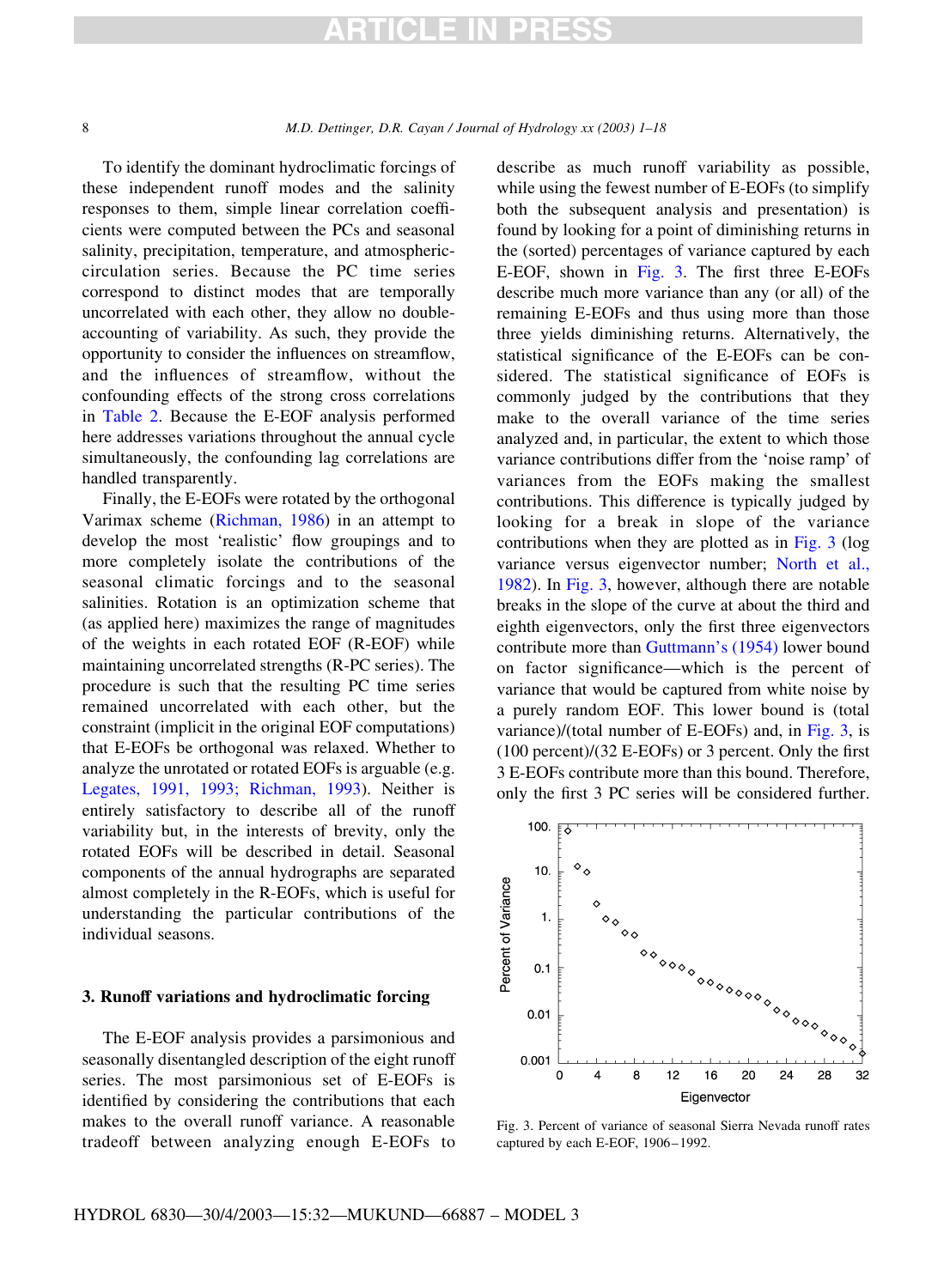<span id="page-8-0"></span>These three E-EOFs together capture 86 percent of all the variability in the seasonal runoffs of the combined eight rivers. Thus we can reduce the description of four seasons of runoff per year in eight different, but strongly correlated, rivers to the analysis of only three uncorrelated and annual time series, with only a 16% loss in resolution, by using E-EOF analysis.

In order to simplify matters still further, the leading 3 E-EOFs and PCs were rotated according to a Varimax optimization in S-mode ([Richman, 1986\)](#page-17-0). Notably the same variability captured by the 3 unrotated E-EOFs is still present in the rotated E-EOF/rotated PC combinations. It has simply been separated differently in the unrotated and rotated results. In the present analysis, the result of S-mode rotation was a set of R-EOFs that had only positive weights. Each R-EOF is shown in Fig. 4 as a series of seasonal 'hydrographs' with weights that vary from river to river and seasonal to season. The similarities of these 'weighting hydrographs' to the actual hydrographs of the eight rivers in a given year are measured in the R-PC series [\(Fig. 5\)](#page-9-0).

The value of rotation, in this case, comes from its ability to separate seasonal influences. The leading 3 unrotated E-EOFs of runoff (not shown here) describe the 8 hydrographs in terms of a mode of year-to-year flow variations that are shared by all 8 rivers (63% of variance), a mode describing warm-season to coolseason shifts in runoff timing (14%), and an autumn flow mode (11%). In contrast, the R-EOFs provide relatively simple separations between winter, spring, and autumn runoff variations that are as clear as possible while—by design—being uncorrelated with each other on the annual time scale. Although the separation looks simple, the EOF analysis ensures that the weights correctly reflect the relative importance in the various river of each mode (season) and that the influences of, and the influences on, the year-to-year variations in strength of each mode can be considered entirely independently from the others.

The first R-EOF emphasizes runoff variations in the spring, except in the Sacramento River. The spring runoff contributions to R-EOF 1 derive mostly from the middle-altitude central Sierra Nevada rivers and also from the high, snowbound southern Sierra Nevada rivers. The second R-EOF is dominated by winter-runoff weightings. Again, the highly productive central Sierran rivers are weighted most.



Fig. 4. Rotated extended EOFs of seasonal runoff from eight Sierra Nevada rivers.

Notably, spring runoff in the snowbound southern Sierran river basins (San Joaquin, Merced, Tuolumne, and Stanislaus) is weighted almost as much or more than winter runoff in this mode. Thus R-EOF 1 reflects those parts of the hydroclimatology that are 'everywhere' destined to yield spring runoff whereas R-EOF 2 is more associated with hydroclimatology that consistently affects winter runoff and that may or may not yield spring runoff depending on the year and river. The third R-EOF captures autumn runoff variability. Weights are largest for autumn Yuba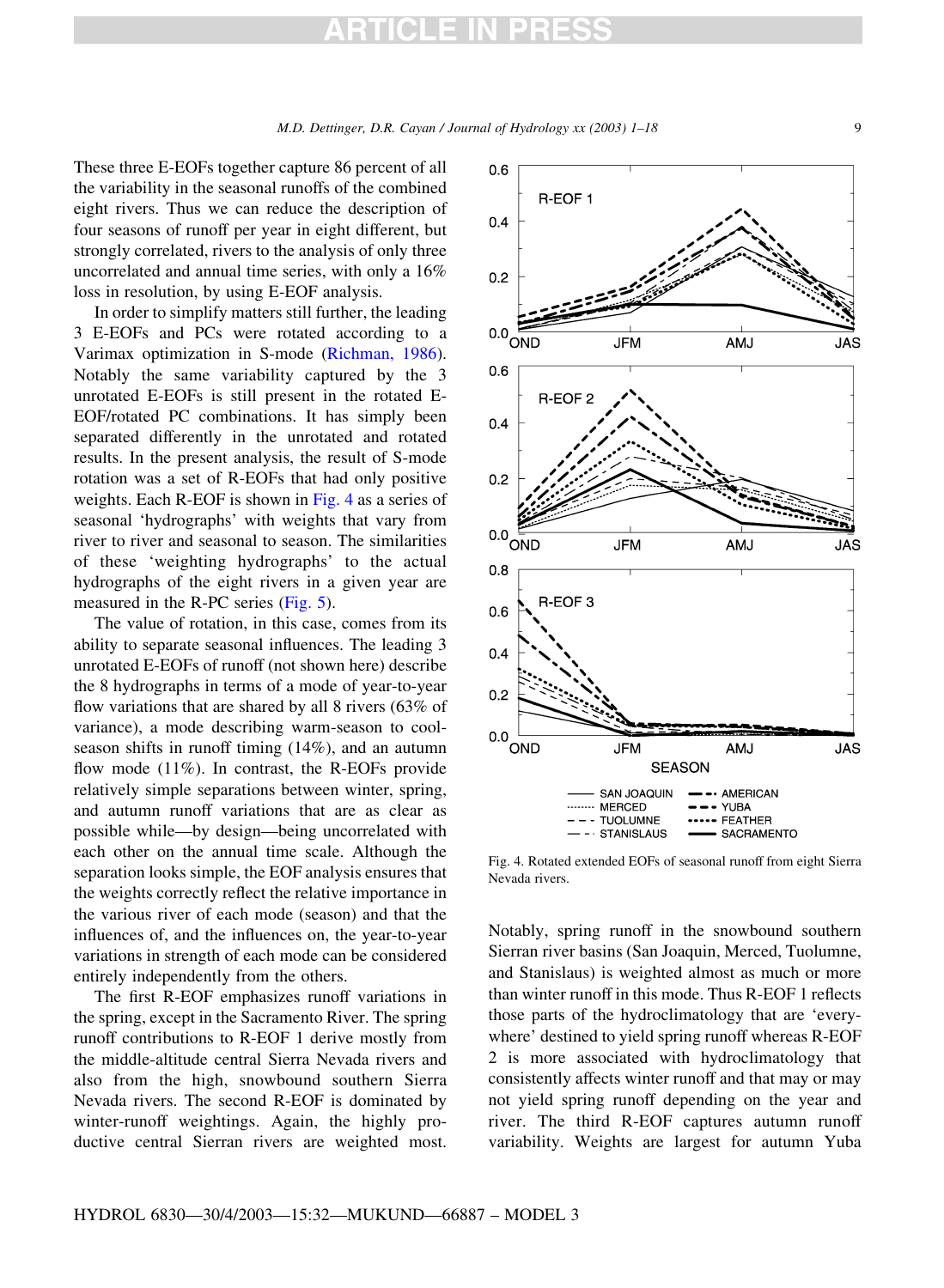<span id="page-9-0"></span>10 M.D. Dettinger, D.R. Cayan / Journal of Hydrology xx (2003) 1–18

Fig. 5. Rotated extended principal-component series of seasonal runoff from eight Sierra Nevada rivers. Percentage of variance captured by each component is shown in parentheses.

and American runoff, and the weights for Sacramento and San Joaquin River runoff are smallest.

The first R-PC (reflecting springtime runoff) reflects drought/wet years, with sustained or deep negative values in the drought years around 1930, in 1976–1977, and 1987–92 (Fig. 5). In contrast, positive values are notable for wet years like 1969 and 1983. The second R-PC (reflecting winter runoff) also has strong wet-year signals but with more of an emphasis on the warm-wet winters—years with early runoff peaks like 1986—than R-PC 1 (Fig. 5). That is, different wet years are emphasized by R-PC 1 versus R-PC 2. R-PC 2 is especially prominent during the wet spell of the late 1970s and early 1980s when high flows in winter were common. Notably also, the recent 1987–1992 drought is less evident in the winter-flow mode (R-PC 2) than in the springflow mode (R-PC 1).

There are hints of a trend in recent halves of both R-PC 1 (negative) and 2 (positive). Together these weak trends describe a highly significant recent trend toward earlier snowmelt and streamflow in California ([Dettinger and Cayan, 1995; Peterson et al., 1995;](#page-16-0) [Cayan et al., 2001\)](#page-16-0). The trend has been split between the two R-PCs and is masked by other variability, but was quite clear in the unrotated PC 2 (not shown) with a trend significant at  $p = 0.005$  by a Kendall's tau trend test [\(Press et al., 1989](#page-17-0)). The unrotated PC 2 captured (with nearly balanced positive winter weights and negative spring and summer weights) shifts from warm-season toward cool-season runoff. As with R-PCs 1 and 2, the unrotated PC 2 was weighted more upon the central Sierran rivers. Thus, the recent runoff trend has been more influential in the middle-altitude basins of the central Sierra Nevada than in either the warmer northern Sierran rivers or the frigid southern rivers—in keeping with the findings of [Dettinger and Cayan \(1995\) and Jeton et al. \(1996\)](#page-16-0).

The third R-PC (autumn mode) is notable for its tendency to be composed of small fluctuations around zero with a few large positive excursions. This behavior reflects the fact that autumn runoff from these rivers is usually small and frequently little more than base flow. Thus, autumn runoff is near its natural lower limit and does not decrease much even in dry years. During years with unusually wet autumns, however, runoff rates *can* increase and large positive spikes in R-PC 3 arise.

The relations of these R-PCs to historical precipitation and temperature variations clarify the climatic underpinnings of each season's (mode's) runoff variations. The springtime runoff mode (R-PC 1) is correlated with a broad combination of autumn, winter and spring precipitation totals and (negatively) with winter and spring temperatures ([Table 3\)](#page-10-0), reflecting direct contributions to springtime flow from each season's precipitation and the tendency of warm winters and springs to yield more winter snowmelt and runoff. Some of the negative correlation between spring temperature and R-PC 1 also may result from the strong negative correlation between spring precipitation and temperature in the Sierra  $(r =$  $-0.69$ ). In contrast, temperature and precipitation in the Sierra Nevada in winter and summer seasons are, at most, modestly (negatively) correlated. Furthermore, all interseasonal combinations of precipitation and temperature are poorly correlated, with the exception of a significantly positive correlation

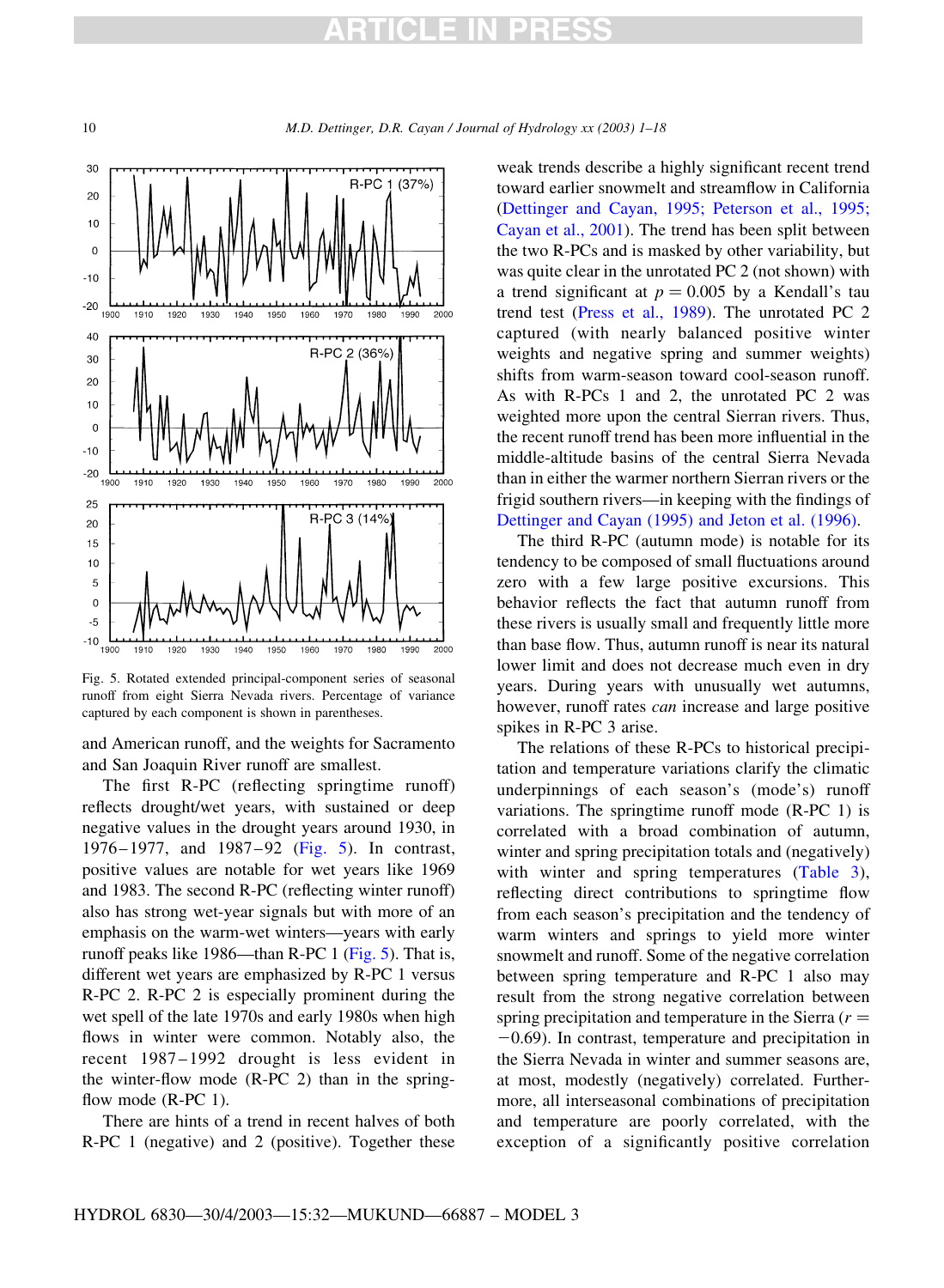M.D. Dettinger, D.R. Cayan / Journal of Hydrology xx (2003) 1–18 11

<span id="page-10-0"></span>Table 3

Correlations between R-PCs of runoff and Central Sierra precipitation totals and temperatures, 1931–91. Bold values—significantly different from zero at 99-percent level

|              | Previous summer<br>(July–September) | Autumn<br>(October–December) | Winter<br>(January–March) | Spring<br>$(April-June)$ | Summer<br>(July–September) |
|--------------|-------------------------------------|------------------------------|---------------------------|--------------------------|----------------------------|
| Runoff R-PC  | Precipitation totals                |                              |                           |                          |                            |
| $1$ (spring) | $-0.21$                             | $+0.35$                      | $+0.46$                   | $+0.53$                  | $-0.01$                    |
| 2 (winter)   | $+0.10$                             | $+0.33$                      | $+0.67$                   | $-0.06$                  | $+0.28$                    |
| 3 (autumn)   | $-0.04$                             | $+0.79$                      | $-0.23$                   | $+0.14$                  | $+0.16$                    |
| Runoff R-PC  | Mean temperature                    |                              |                           |                          |                            |
| $1$ (spring) | $-0.17$                             | $-0.31$                      | $-0.52$                   | $-0.49$                  | $-0.12$                    |
| 2 (winter)   | $+0.00$                             | $+0.03$                      | $+0.48$                   | $+0.08$                  | $-0.22$                    |
| 3 (autumn)   | $-0.10$                             | $+0.06$                      | $-0.01$                   | $-0.11$                  | $-0.14$                    |

between spring and summer temperatures ( $r = 0.35$ ,  $p \sim 0.001$ ). Thus, most possible combinations of seasonal precipitation and temperature can be viewed as essentially independent forcings when interpreting Table 3.

The winter runoff mode (R-PC 2) is almost exclusively a function of winter precipitation and temperature. Thus spring runoff from the Sierra Nevada integrates much more of each year's hydroclimatic variation than does winter runoff. [Cayan and](#page-16-0) [Peterson \(1993\) and Aguado et al. \(1993\)](#page-16-0) also have noted the critical role of spring temperatures and precipitation in determining flow timing in the Sierra Nevada. The autumn runoff mode (R-PC 3) is dominated by autumn precipitation. When correlated with monthly precipitation totals (not shown), R-PC 3 is more a reflection of November precipitation than either October or December; however, the positive spikes in R-PC 3 commonly reflect unusually wet Novembers and Decembers.

The seasonal precipitation totals and temperatures are, in turn, forced by large-scale climatic fluctuations that—in part—can be measured by a variety of simple atmospheric-circulation indices. The R-PCs developed here are, however, surprisingly uncorrelated with the 'traditional' atmospheric-circulation indices. To investigate such large-scale connections, correlations between the three R-PC series and the California Pressure Anomaly (CPA) index of [Cayan](#page-16-0) [and Peterson \(1989\)](#page-16-0), the SOI, and the PNA index were computed.

The CPA measures sea-level atmospheric pressure over, and offshore from, northern California. Low

pressures in this region (which yield negative CPA values) are associated with the passage of storms and precipitation over the region. The CPA was specifically designed to be strongly anti-correlated with California precipitation totals [\(Cayan and Peterson,](#page-16-0) [1989\)](#page-16-0) and is most anti-correlated with Sierra Nevada precipitation in autumn and winter  $(r = -0.7$  for both). The winter runoff mode (R-PC 2) is anticorrelated with winter CPA ([Table 4\)](#page-11-0), which in turn is anti-correlated with winter precipitation. The winterflow mode is also moderately anti-correlated with autumn CPA. In contrast, the spring-flow mode (R-PC 1) is essentially uncorrelated with the CPA [\(Table 4\)](#page-11-0); some other atmospheric index more suited to diagnosing the combinations of both spring precipitation and cool-season temperatures would be needed to diagnose the springtime flows ([Dettinger and](#page-16-0) [Cayan, 1992\)](#page-16-0). Notably, neither the SOI nor the PNA meets this need in a consistent manner for the Sierra Nevada, because the Sierra Nevada (1) straddles the line separating southwestern regions with wetter-thannormal El Niños (indexed by SOI) from northwestern regions with drier-than-normal El Niños (e.g. [Cayan](#page-16-0) [and Webb, 1993; Dettinger et al., 1998](#page-16-0)), and (2) straddles the line separating regions with warmerthan-normal and cooler-than-normal conditions associated with particular phases of the PNA [\(Leather](#page-17-0) [et al., 1991](#page-17-0)). Only the winter PNA ([Table 4](#page-11-0)) is significantly correlated to one of the R-PCs, and that relation is to the winter runoff mode (R-PC 2). The SOI (not shown) is even less correlated to the R-PCs. The relations between the springtime runoff mode as delineated here—and the seasonal circulation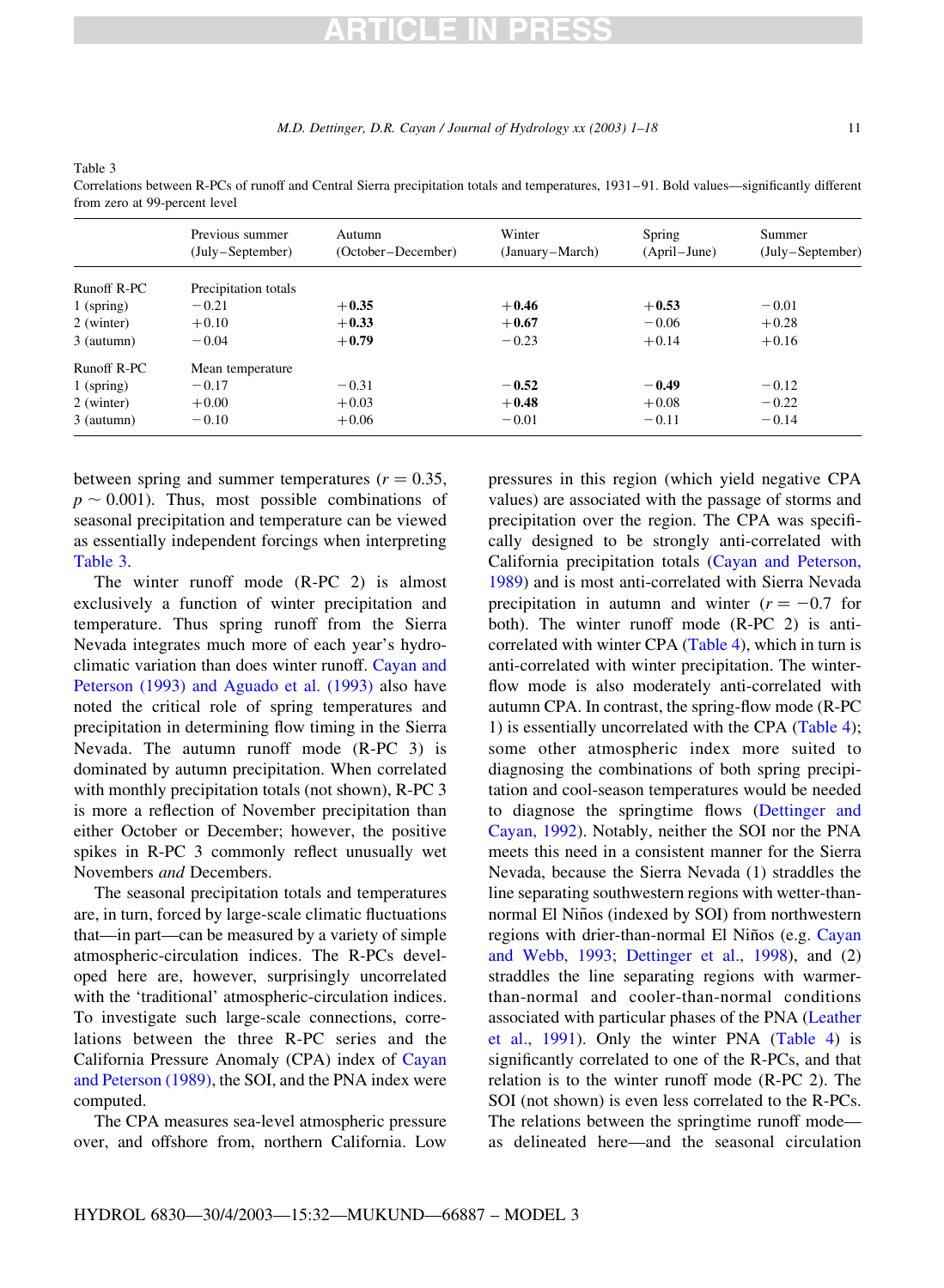<span id="page-11-0"></span>12 M.D. Dettinger, D.R. Cayan / Journal of Hydrology xx (2003) 1–18

| significantly unicidit from zero at 33-percent fever |                                     |                              |                           |                        |                            |  |  |
|------------------------------------------------------|-------------------------------------|------------------------------|---------------------------|------------------------|----------------------------|--|--|
|                                                      | Previous summer<br>(July–September) | Autumn<br>(October–December) | Winter<br>(January–March) | Spring<br>(April–June) | Summer<br>(July–September) |  |  |
| Runoff R-PC                                          | California Pressure Anomaly         |                              |                           |                        |                            |  |  |
| $1$ (spring)                                         | $+0.21$                             | $-0.06$                      | $-0.21$                   | $-0.06$                | $+0.01$                    |  |  |
| 2 (winter)                                           | $-0.17$                             | $-0.34$                      | $-0.58$                   | $+0.12$                | $+0.18$                    |  |  |
| 3 (autumn)                                           | $+0.16$                             | $-0.49$                      | $+0.21$                   | $+0.11$                | $-0.10$                    |  |  |
| Runoff R-PC                                          | Pacific-North America Index         |                              |                           |                        |                            |  |  |
| $1$ (spring)                                         | $-0.05$                             | $-0.21$                      | $-0.06$                   | $+0.02$                | $+0.06$                    |  |  |
| 2 (winter)                                           | $+0.16$                             | $+0.36$                      | $+0.42$                   | $-0.04$                | $+0.20$                    |  |  |
| 3 (autumn)                                           | $-0.03$                             | $-0.12$                      | $+0.05$                   | $+0.00$                | $-0.29$                    |  |  |

Correlations between R-PCs of runoff and California Pressure Anomaly, 1907–92, and Pacific North American index, 1946–84. Bold values  $s_{i}$  and  $f_{i}$  containt different from zero at  $99-$ 

indices are further complicated because the spring runoff mode is a function of a much longer interval of climatic forcings within each year than is the wintertime mode and this spreads the forcings (and correlations) over several seasons, leaving none well correlated. The autumn-flow mode (R-PC 3) is moderately anti-correlated with autumn CPA (which in turn is anti-correlated with autumn precipitation). The generally modest correlations between the R-PCs and CPA indicate that, at the level considered here (river-to-river and season-to-season variations), largescale controls on precipitation are only part of the story. Temperature variations, other climate variations not captured by the simple CPA, and local weather fluctuations play at least as great a role.

#### 4. Full-natural flows and San Francisco Bay salinities

Salinity of San Francisco Bay decreases with increases in freshwater inflow from the Sierra Nevada as the inflows flush salt water from much of the estuary, and it increases when freshwater inflows decline. The flushing depends on the total freshwater flow into the Bay and not (as much) on per-unit-area rates of runoff generation in various river basins. Thus, in order to understand the connections between runoff in the Sierra Nevada and salinity in San Francisco Bay, the streamflow volumes from the rivers must be analyzed. In this study, full-natural flow estimates are used, to avoid complications due to human management of the water resources (management that modifies flows both at the major reservoirs on each river and, in the valleys, below where the rivers have merged). This approach also maintains the strongest ties to the climatic forcings discussed in Section 3. Notably, [Knowles \(2002\) and](#page-17-0) [Stahle et al. \(2001\)](#page-17-0) show that, although Bay salinities are significantly affected by upstream management of the rivers (e.g. [Peterson et al., 1995](#page-17-0)), the natural, hydroclimatically driven variations of those rivers (as indexed by full-natural flows and by tree-ring reconstructions of the flows) are still the dominant feature of year-to-year salinity variations.

E-EOF analysis of the variability of all eight streamflow series (not shown here) tended to be dominated by the variability of Sacramento River flows because that river basin is much larger  $(25,000 \text{ km}^2)$  than the rest  $(2500-10,000 \text{ km}^2)$  and has greater absolute variability than any one of the other rivers [\(Fig. 2\)](#page-5-0). Together, though, the other river basins are larger than the Sacramento River basin and exhibit more overall variance [\(Figs. 1 and 2\)](#page-1-0). Furthermore, [Fig. 4](#page-8-0) and, especially, [Fig. 2](#page-5-0) indicate that the annual cycles of flow and flow variation in the Sacramento River are quite different from those in the other rivers. Sacramento River flow is more concentrated in winter. When flows in the eight rivers were analyzed as eight separate rivers, the large volume of the Sacramento River, and its winter-dominated seasonal cycle, forced E-EOF of flows to focus preferentially on winter responses.

A more balanced analysis of the flows was provided when the flows of the central Sierra Nevada were summed, and the flows of the southern Sierra

Table 4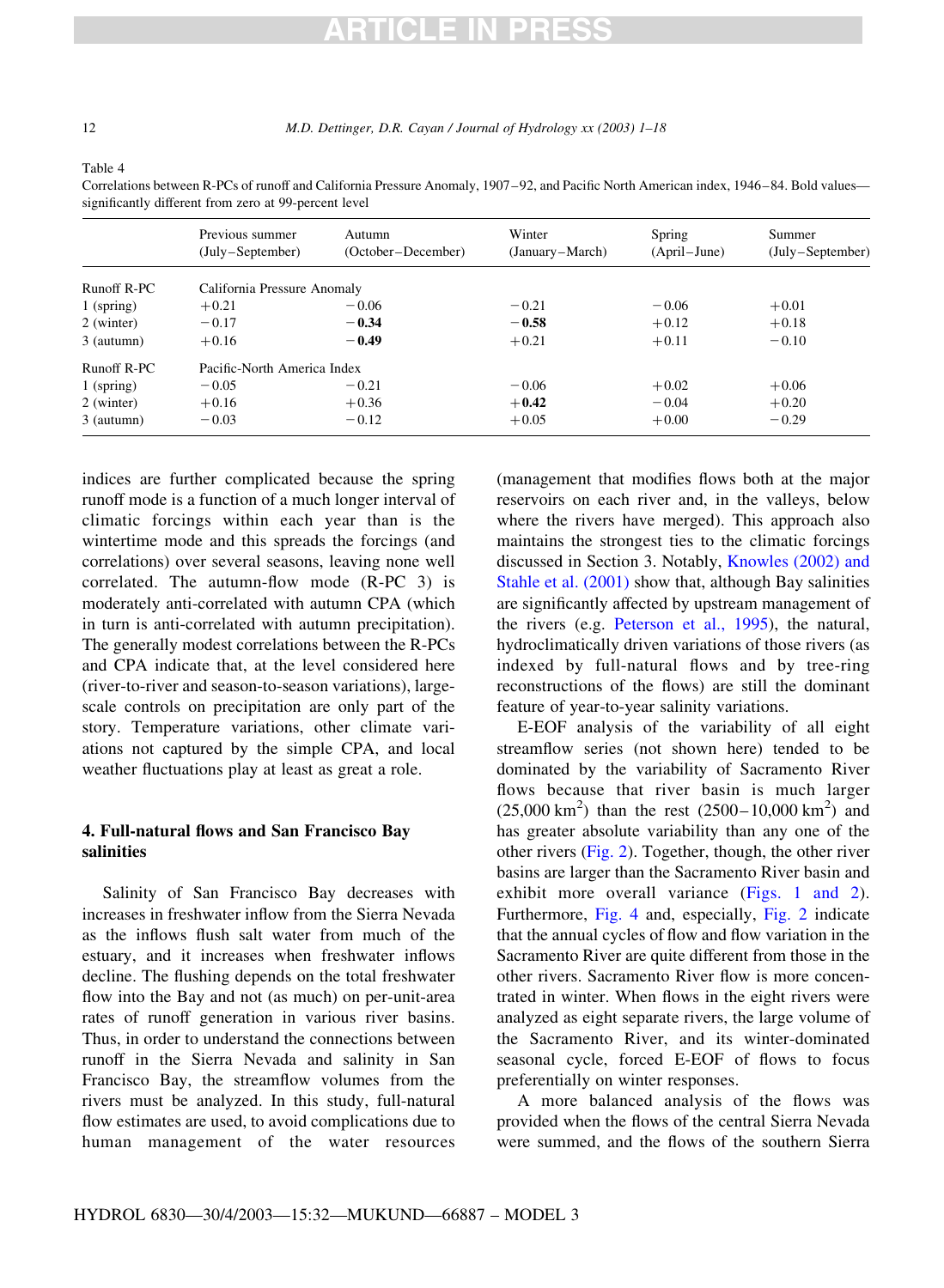<span id="page-12-0"></span>were summed, so that three more nearly equal flow series (Sacramento, central Sierra, and southern Sierra) were analyzed. The observation that three E-EOFs are significant in the E-EOF analyses of runoff rates and in the analysis of flows in all eight rivers (not shown) indicates that there are essentially only three degrees of freedom in the combined seasonal hydrographs of the major Sierra Nevada rivers. Also, inspection of [Fig. 2](#page-5-0), and the E-EOFs of runoff in the eight rivers (not shown here), confirmed that the Sacramento River flow hydrograph is distinct in its timing from those of the central Sierran rivers (Feather, Yuba, and American Rivers) which in turn are different from those of the southern Sierra Nevada (Stanislaus, Tuolumne, Merced, and San Joaquin Rivers). These clusters are largely dictated by differences in streamflow timing due to increases in basin altitudes and coolness as one progresses from the Sacramento River basin (north) to the San Joaquin River basin (south). These three 'clusters' of rivers drain roughly similar total areas: southern Sierra rivers, 14,000 km<sup>2</sup>; central Sierra rivers, 19,000 km<sup>2</sup>; and Sacramento River, 25,000 km<sup>2</sup>. Therefore, the E-EOF analysis of these grouped flow totals are used here to unravel the variations that drive San Francisco Bay salinities, although similar results were obtained when various less-obvious normalizations of the 8 flow series were analyzed instead.

The leading three E-EOFs from analysis of the grouped full-natural flows capture 94 percent of the overall variability, and each of the three contributed more than Guttman's lower bound on eigenvalue significance (100 percent/(4 seasons  $\times$  3 groups)). Therefore, as in the runoff analysis, the three leading modes are considered further. The unrotated E-EOFs and their PCs were analyzed and then rotated by the same orthogonal S-mode Varimax method used in the runoff analysis. For brevity, only the rotated E-EOFs (designated FR-EOFs for flow R-EOFs) and FR-PCs are presented here.

As in the runoff analysis, the FR-EOFs describe distinct seasons of flow. The first FR-EOF mostly represents winter flows with most weight on the central Sierra and Sacramento flows (Fig. 6). Least weight is given to the southern Sierra flow. The second FR-EOF is dominated by springtime flows, with maximum weight on the central Sierran flow and least on the Sacramento River flow. The third FR-EOF



Fig. 6. Rotated extended EOFs of seasonal, grouped full-natural flows from the western Sierra Nevada.

reflects autumn flows almost exclusively and the central Sierra flow is weighted most (again) followed by Sacramento River flow. These FR-EOFs indicate that, among the grouped flows, winter flow variability is concentrated in the central and Sacramento rivers, spring flow variability is concentrated in the central and southern rivers, and autumn flow variability is concentrated in the central and Sacramento Rivers. Flow from the central Sierra Nevada is important in all three modes because its flows are a combination of autumn and winter rainfall-runoff and spring snowmelt, due to its middle-altitude basins. The Sacramento River flow is important in winter and autumn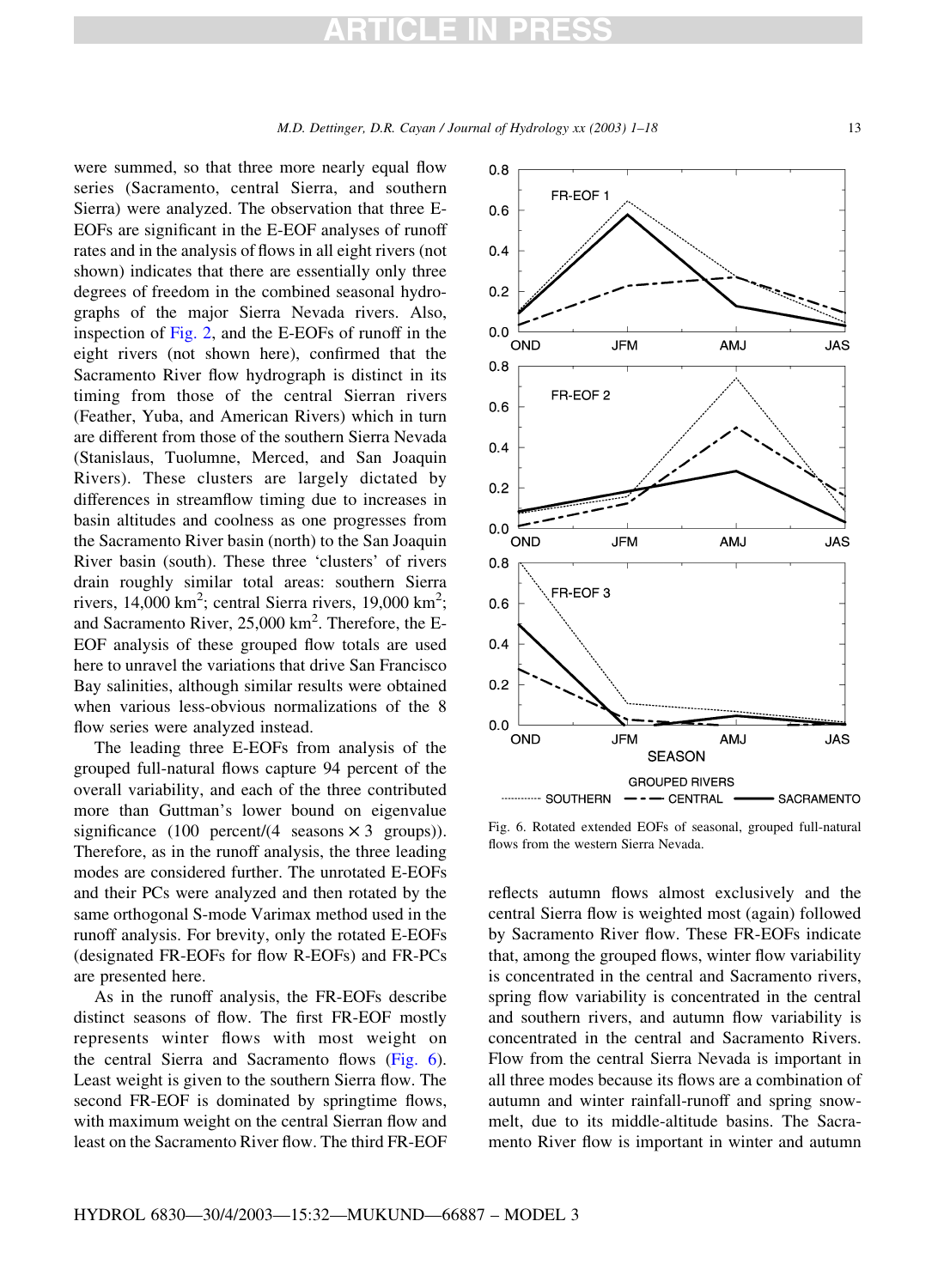14 M.D. Dettinger, D.R. Cayan / Journal of Hydrology xx (2003) 1–18

Fig. 7. Rotated extended principal-component series of seasonal, grouped full-natural flows from the Sierra Nevada. Percentage of variance captured by each component is shown in parentheses.

flow because its basin is low and warm and flow peaks early. The southern Sierra basins are at higher altitudes and cooler than the rest, are more snowmelt driven, and thus are primarily influential in spring and summer.

The three leading FR-PCs (Fig. 7) are strongly related to the runoff R-PCs corresponding to the same flow seasons. The winter-flow mode (FR-PC 1) variations are very similar to the second R-PC mode of runoff ( $r = -0.96$ ), the spring-flow mode (FR-PC 2) is similar to the first R-PC  $(r = -0.98)$ , and the autumn-flow mode (FR-PC 3) is similar to the third R-PC ( $r = -0.98$ ). Thus the correlations between these flow-PC series and seasonal precipitation and temperature (not shown) are similar to those in [Table 3](#page-10-0). When aggregated to the scale of the three groups of rivers considered in this section, runoff rates and streamflows respond together to climatic variations; in contrast, when analyzed river-by-river,

the Sacramento River flow dominated the results and skewed them more towards winter forcings and responses.

Responses of salinity in San Francisco Bay to these various modes of streamflow are described here in terms of long monthly salinity records from two sites. Fort Point is located just outside the mouth of the estuary, north of the Golden Gate [\(Fig. 1](#page-1-0)), and salinity there reflects the degree of freshwater flushing of the Bay and salinities in the coastal ocean. Salinity in the Fort Point record typically shows a slower response to Delta inflows to the Bay than other locations farther up the estuary ([Peterson et al., 1989](#page-17-0)). This salinity record is used because of its long period of record (serially complete throughout the interval 1922– present). Alameda is located within the estuary near the juncture of the mouth, northern, and southern parts of the Bay, near where water converges from the coastal ocean, the Delta-inflow-dominated North Bay, the sluggish, local inflow- and evaporation-influenced South Bay [\(Peterson, 1995](#page-17-0)). Alameda has a shorter and less complete record of salinities than Fort Point, but does encompass over 4 decades with ample variability.

All correlations of salinity at both sites with the flow modes are negative ([Table 5\)](#page-14-0)—because larger freshwater flows into the Bay reduce salinity within, and at the outlet of, the Bay almost regardless of when they occur. Autumn salinities at both sites are strongly anti-correlated with the autumn-flow mode (FR-PC 3) and moderately with the previous year's winter- and spring-flow modes (FR-PCs 1 and 2). Recall that FR-PC 3 is characterized by small fluctuations in most years punctuated by a few large positive excursions, especially since the 1940s. Autumn salinities at both sites also display this erratic behavior in the most pronounced autumn-flow years (notably, water years 1951 and 1984) but do not respond as much in other years. For example, if water years 1951 and 1984 are removed from the calculation, the Fort Point anticorrelation drops from  $-0.67$  to  $-0.44$ , and if all years with FR-PC  $3 > 250$  are removed, the correlation—between the variations in near-normal years—is  $-0.48$  overall. Thus autumn-flow excursions must be among the largest on record to cause a significant seasonal salinity response at Alameda and Fort Point. The FR-PC 3 correlations with autumn salinities indicate that autumn salinity is most

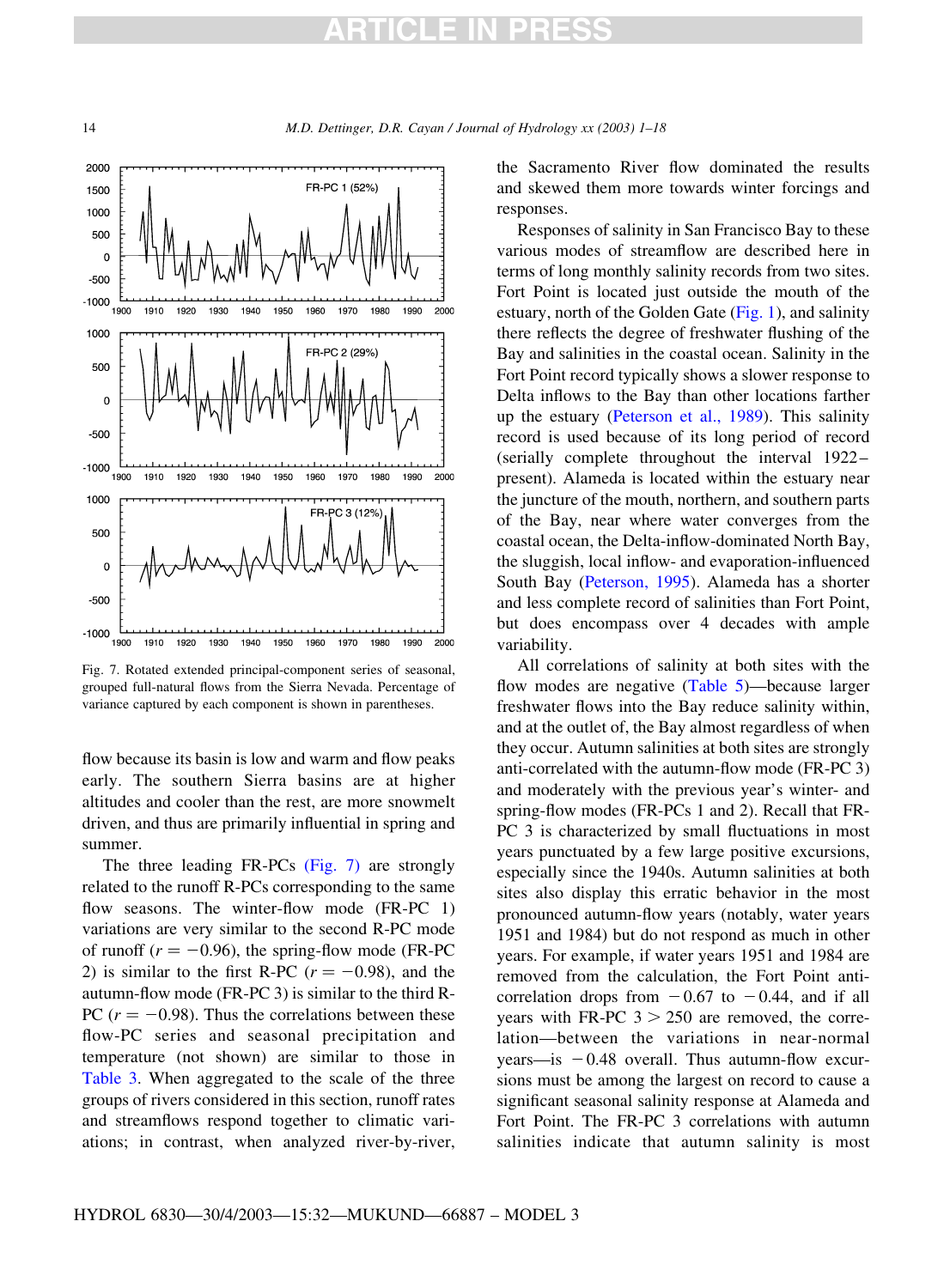M.D. Dettinger, D.R. Cayan / Journal of Hydrology xx (2003) 1–18 15

<span id="page-14-0"></span>Table 5

Correlations between FR-PCs of grouped eight-rivers flows and salinity at Fort Point, 1922–89, and at Alameda, 1940–85. Bold values significantly different from zero at 99-percent level

|              | Autumn<br>(October-December) | Winter<br>(January–March) | Spring<br>$(Apri-June)$ | Summer<br>(July–September) | Next Autumn<br>(October-December) |  |  |  |
|--------------|------------------------------|---------------------------|-------------------------|----------------------------|-----------------------------------|--|--|--|
| Flow FR-PC   | Mean salinity at Fort Point  |                           |                         |                            |                                   |  |  |  |
| 1 (winter)   | $-0.21$                      | $-0.73$                   | $-0.28$                 | $-0.29$                    | $-0.37$                           |  |  |  |
| 2 (spring)   | $-0.17$                      | $-0.40$                   | $-0.76$                 | $-0.74$                    | $-0.47$                           |  |  |  |
| 3 (autumn)   | $-0.63$                      | $-0.30$                   | $-0.05$                 | $-0.20$                    | $-0.23$                           |  |  |  |
| Flow FR-PC   | Mean salinity at Alameda     |                           |                         |                            |                                   |  |  |  |
| 1 (winter)   | $-0.14$                      | $-0.82$                   | $-0.58$                 | $-0.54$                    | $-0.43$                           |  |  |  |
| $2$ (spring) | $-0.13$                      | $-0.29$                   | $-0.66$                 | $-0.75$                    | $-0.41$                           |  |  |  |
| 3 (autumn)   | $-0.67$                      | $-0.36$                   | $-0.14$                 | $-0.25$                    | $-0.25$                           |  |  |  |

dependent upon variations in autumn flows from the central Sierra Nevada and the Sacramento River.

Early autumn salinity is the maximum of the annual cycle and imposes some of the most severe salinity stresses on the Bay's ecosystems. Salinities in the winter and spring seasons, however, also have important biological implications and thus are the crucial indicators for the Bay ecosystem (e.g. [Jassby](#page-16-0) [et al., 1995](#page-16-0)). Winter salinities at both sites are most strongly anti-correlated with the 'winter-flow' mode (FR-PC 1). Minor correlations of Fort Point salinity with the spring-flow mode (FR-PC 2) and of Alameda salinity with the autumn-flow mode (FR-PC 3) are found (Table 5). These correlations indicate that the wintertime salinity variations are mostly imposed by the large winter-to-winter excursions in rates of early runoff and streamflow from the Sierra Nevada. Wintertime salinity has little memory because it is faced with a concurrent flow variability of such great magnitude relative to the preceding seasons. Although not shown in Table 5, correlations between salinity and each of these FR-PCs drop essentially to zero by the following winter (despite the moderate 'next autumn' correlations). Thus, the large winter flow variations overwhelm all antecedent influences on salinity anomalies. These winter flow variations are largely a near-equal mix of variations from the central Sierra and Sacramento River ([Fig. 6\)](#page-12-0).

Variations of the spring-flow mode (FR-PC 2) result in corresponding (negatively correlated) spring and summer salinity variations at both sites. At Fort Point, FR-PC 2 is also moderately correlated to winter and next-autumn salinities. At Alameda, spring and summer salinities also are well correlated to FR-PC 1 (the winter-flow mode). The spring FR-EOF 2 flow mode has the longest influence on San Francisco Bay salinities overall but at Alameda, winter flows also continue to exert a strong influence well into the next autumn. The springtime-flow mode is dominated by the middlealtitude rivers of the central Sierra and the highaltitude rivers of the southern Sierra. The longer influence of these rivers on salinities presumably is a result of their later runoff peaks and the intraseasonal memory of climate imparted to those basins by the snowpacks that support much of their flows. As indicated previously, FR-PC 2 components of flow are driven by winter and, especially, spring precipitation  $(r = +0.34$  and  $+0.55$ , respectively) and by winter and spring temperatures ( $r = -0.57$  and  $-0.52$ , respectively).

Alameda salinities apparently are more anticorrelated with large winter flows immediately and then retain the influence from those flows longer than do salinities at Fort Point. A similar pattern of strong concurrent and long-lasting lagged anti-correlations is suggested for the autumn-flow mode (FR-PC 3). The strong immediate response probably reflects Alameda's greater distance from the coastal ocean and its proximity to the northern part of the Bay where freshwater inflows from the Delta enter. The long memory of autumn and winter flows at Alameda may reflect its dependence on conditions both up- and down-estuary and the influence of the large and relatively sluggish hydrodynamics of the nearby southern arm of the Bay ([Peterson, 1995](#page-17-0)).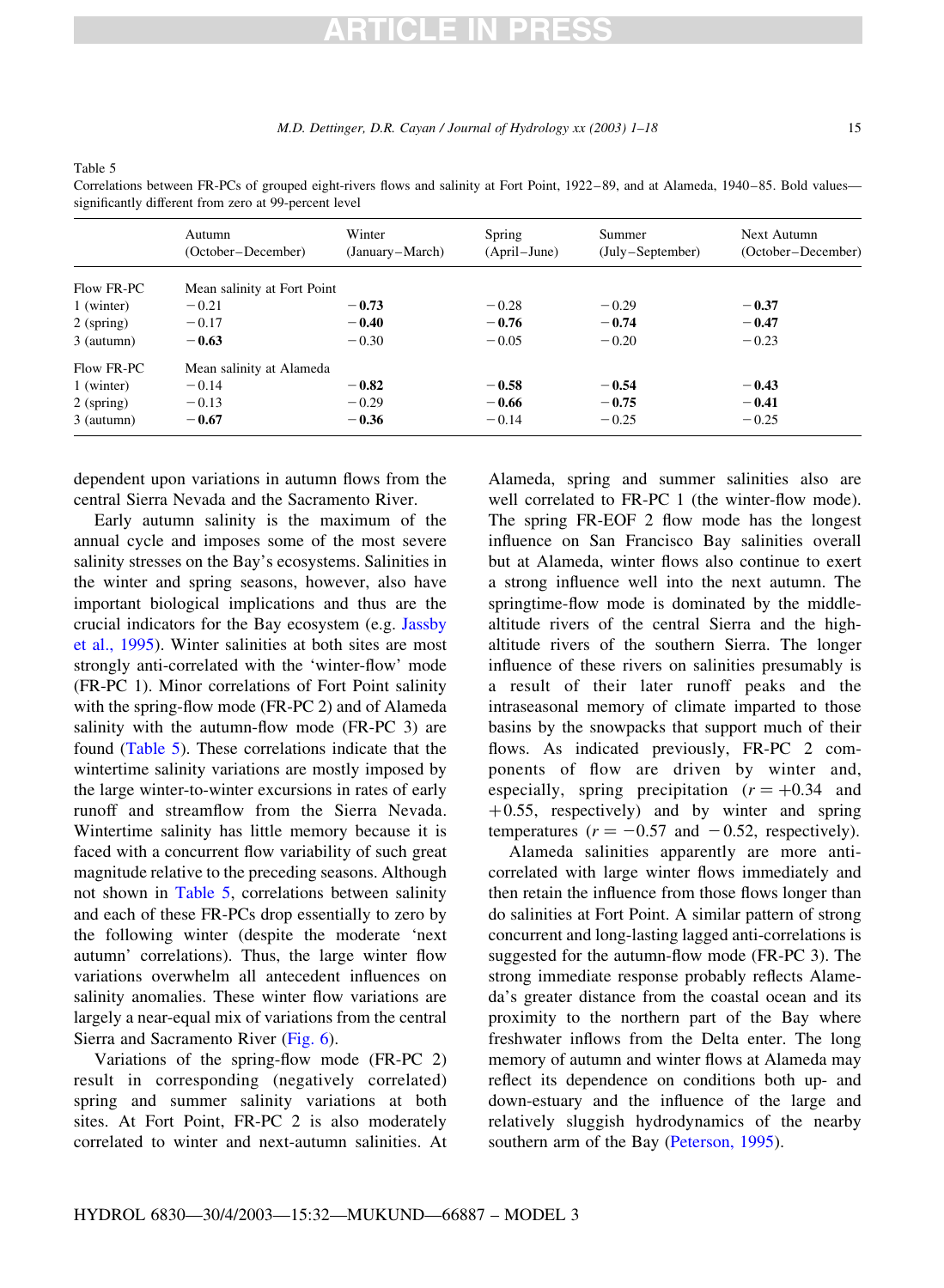#### **ICLE IN**

16 M.D. Dettinger, D.R. Cayan / Journal of Hydrology xx (2003) 1–18

#### 5. Summary

In response to competing needs of San Francisco Bay ecosystems, upstream endangered species, and upstream water uses, salinity in the Bay during the February–June 'season' are managed to meet seasonal targets [\(Jassby et al., 1995; Peterson, 1995\)](#page-16-0). These targets presumably will be met mostly through management of freshwater inflows to the Bay. Because of the large-scale hydroclimatic forcing shared amongst the various rivers that contribute inflow to the Bay estuary, the causes and effects of streamflow variations in the various rivers feeding the estuary can be difficult to separate. However, differences in runoff timing from river to river associated with different snowpack and snowmelt characteristics are in effect labels that allow us to sort out the runoff influences from the various contributing river basins. By separating the annual hydrographs for eight major rivers along the Sierra Nevada for each year from 1906–1992 according to sets of empirical, orthogonal (uncorrelated) functions that describe nearly all of the variability in the time series, shared components and river-to-river differences in runoff and flow fluctuations are readily visualized. By this approach, the sources and effects of natural runoff and streamflow variability in the San Francisco Bay's main freshwater-source region—the western slopes of the Sierra Nevada—are clarified in this paper. Fullnatural flow estimates, and corresponding runoff rates (flow per unit area), for the upper San Joaquin, Merced, Tuolumne, Stanislaus, American, Yuba, Feather, and upper Sacramento Rivers (from south to north) are analyzed here.

Analysis of both runoff rates and full-natural flows indicates that almost 90 percent of the large-scale, year-to-year variations in flow from the western Sierra Nevada can be characterized in terms of three independently varying modes. The precise form of these modes is somewhat arbitrary and two different representations are shown here. Analysis of runoff from the eight river basins (that is, seasonal streamflows divided by basin areas) showed that overall about 63 percent of the annual variations is shared. The rotated EOFs of the runoff rates provided a separation of the runoff rates by individual seasons. Variations of winter- and spring-runoff modes contribute almost equally to the overall runoff variability

along the western Sierra Nevada, followed by about half as much autumn contribution. In this analysis, summertime variability was distributed indistinctly among the other modes. In every season, variability of runoff from the central Sierra is dominant and variability of runoff from the Sacramento and San Joaquin River basins is smaller. Drought and wet years during the 1906–92 analysis period do not contribute equally to the modes, or even uniquely to any one of the modes; rather, the appearance of droughts and wet years in the various modes depends critically on winter and spring precipitation timing and temperatures. For example, the spring-runoff mode found here (R-PC 1) was more affected by the recent 1987–92 California drought than was the winter-runoff mode (R-PC 2). In contrast, the intense drought of 1976–77 was more consistently reflected in the winter-runoff mode. Part of this difference arises because springtime runoff (R-PC 1) is influenced by precipitation and temperatures over more of each year than is winter runoff (R-PC 2). A separate autumn-runoff mode (R-PC 3) was found and reflects the erratic nature of autumn flows in the Mediterranean climate of California; autumn runoff is either confined to a narrow range of low flows or else is large, depending mostly on whether precipitation arrives in a given autumn from one of the occasional large autumn storms or not.

Salinity variations in San Francisco Bay are driven by streamflow totals  $(m^3/s)$  rather than by runoff rates (mm/s). Thus the analysis was repeated for unnormalized full-natural flow estimates. The runoff analysis (as well as detailed analyses of all eight full-natural flows) indicated that rivers could be grouped into three sets based on shared seasonal distributions of flow. This grouping simplified the results of the flow analyses and gave more equal weighting to the various altitude zones and flow regimes of the Sierra Nevada. When flows were analyzed in terms of the sum of the flows in the four southernmost rivers, the three central rivers, and the Sacramento River, many of the results from the runoff analyses were almost directly transferable. Furthermore, correlation of the three dominant (seasonal) flow modes from this analysis with variations in San Francisco Bay salinity showed that autumn and winter salinities are mostly associated with concurrent flows (FR-PC 1 and 3, respectively). These flow modes are dominated by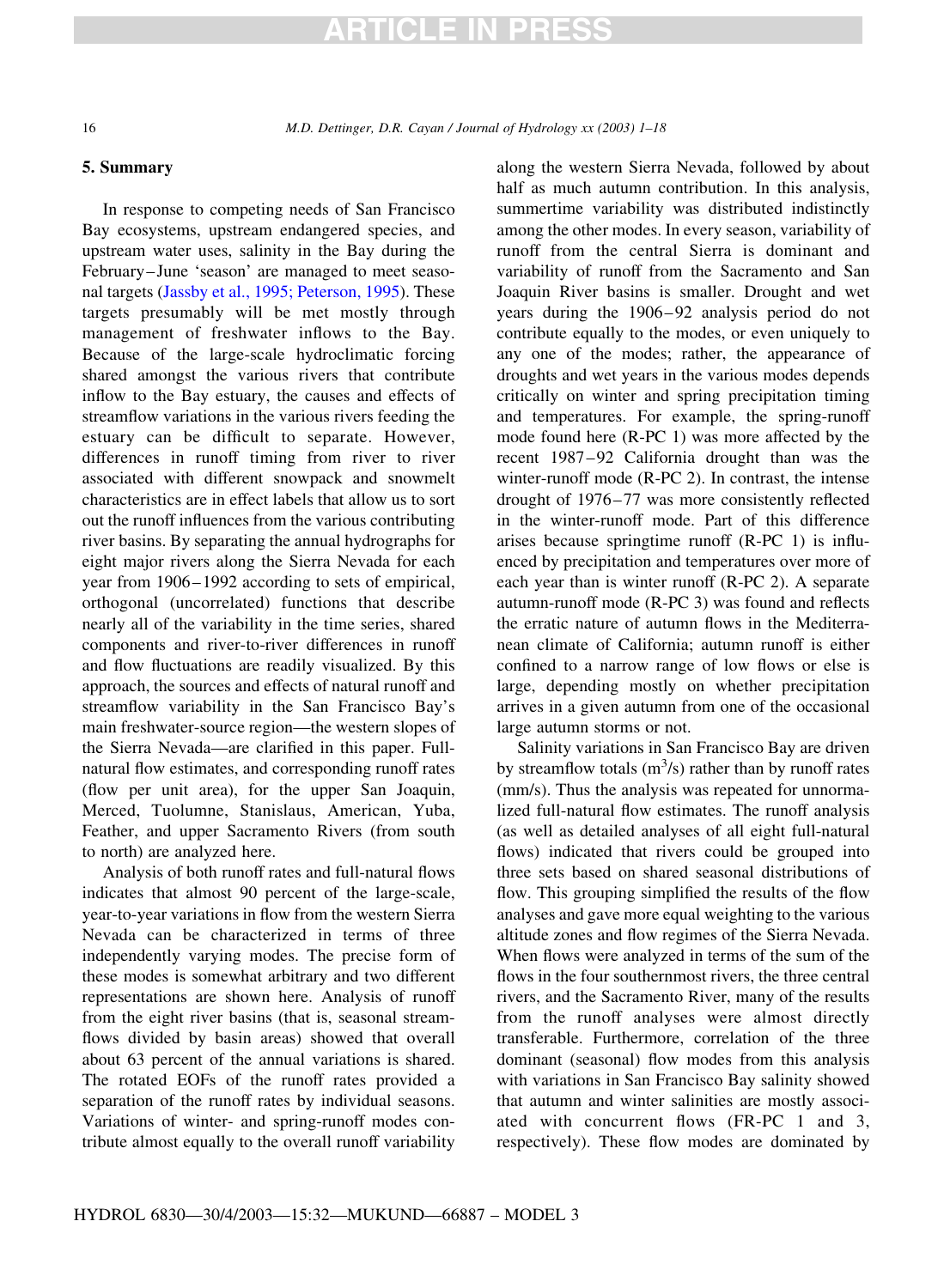### TICLE IN

<span id="page-16-0"></span>the combined variability of the central Sierran rivers and the Sacramento River. Spring and summer salinities are dominated by a springtime-flow mode (FR-PC 2), which is mostly a function of the combined flows from the central and southern Sierra Nevada. This springtime flow mode responds to climatic forcings accumulated through much of the preceding year. Differences in salinity responses between Fort Point and Alameda suggest that, at this seasonal level, the interior of the estuary (Alameda) is more immediately and strongly affected by autumn and winter Delta inflows, and that due to its central location, the Alameda site also retains a stronger and longer lasting memory of those flows.

In each case, although the Sacramento River has the largest flow among the individual rivers and also the largest flow variability, the flow from the middlealtitude basins of the central Sierra rivers (Feather, Yuba, and American) with their large runoff rates and greater sensitivity to precipitation timing and temperature fluctuations plays the leading role in determining salinity variations. During the critical winter and spring 'management' season (focused on February–June), salinity responses shift from an early domination by central Sierra and Sacramento River variations to a domination by central and southern Sierra variations late in the season. Prediction or management, depending on season, of salinities throughout much of the year are likely to be necessary to balance the competing interests of water deliveries for municipal and agricultural users across the State, for fisheries preservation, and for the local health of the Bay and its surroundings. Our results indicate that prediction and management of salinities in San Francisco Bay, especially in the crucial February to June period, will depend on planning and, ultimately, prediction of interseasonal streamflow variations all along the western slope of the Sierra Nevada, but perhaps especially in the central middle-altitude river basins.

#### Acknowledgements

Gary Hester, California Department of Water Resources, provided the full-natural flow estimates and helpful discussions. Larry Riddle of Scripps Institute of Oceanography and Richard Smith, US Geological Survey, provided several of the hydroclimatic and salinity series, respectively. Thoughtful comments from Noah Knowles, Scripps Institution of Oceanography; Mark Stacey, Stanford University; and several anonymous reviewers helped to focus this paper. This analysis is a product of the US Geological Survey's San Francisco Bay Place-Based Science Program.

#### References

- Aguado, E., Cayan, D.R., Riddle, L.G., Roos, M., 1993. Climatic fluctuations and the timing of West Coast streamflow. J. Clim. 5, 1468–1483.
- California Department of Water Resources, 2000. Management of the California State Water Project. Bulletin 132-00, 369 pp.
- Cayan, D.R., Peterson, D.H., 1989. The influence of North Pacific atmospheric circulation on streamflow in the west. AGU Geophysical Monograph 55, 375–396.
- Cayan, D.R., Peterson, D.H., 1993. Spring climate and salinity in the San Francisco Bay estuary. Water Resour. Res. 29, 293–303.
- Cayan, D.R., Webb, R.H., 1993. El Niño/Southern Oscillation and streamflow in the United States. In: Diaz, H.F., Markgraf, V. (Eds.), El Niño: Historical and Paleoclimatic Aspects of the Southern Oscillation, Cambridge University Press, Cambridge, pp. 29–68.
- Cayan, D.R., Riddle, L.G., Aguado, E., 1993. The influence of precipitation and temperature on seasonal streamflow in California. Water Resour. Res. 29, 1127–1140.
- Cayan, D.R., Kammerdiener, S., Dettinger, M.D., Caprio, J.M., Peterson, D.H., 2001. Changes in the onset of spring in the western United States. Bull. Am. Meteorol. Soc. 82, 399–415.
- Dettinger, M.D., Cayan, D.R., 1992. Climate-change scenarios for the Sierra Nevada, California, based on winter atmosphericcirculation patterns. Proceedings of the 1992 AWARA Annual Symposium and Conference, Managing Water Resources under Global Change, Reno. Nev., pp. 681–690.
- Dettinger, M.D., Cayan, D.R., 1995. Large-scale atmospheric forcing of recent trends toward early snowmelt in California. J. Clim. 8, 606–623.
- Dettinger, M.D., Cayan, D.R., Diaz, H.F., Meko, D.M., 1998. North–south precipitation patterns on interannual–decadal timescales. J. Clim. 11, 3095–3111.
- Guttmann, L., 1954. Some necessary conditions for common-factor analysis. Psychometrika 19, 146–161.
- Jassby, A.D., Kimmerer, W.J., Monismith, S.G., Armor, C., Cloern, J.E., Powell, T.M., Schubel, J.R., Vendlinski, T.J., 1995. Isohaline position as a habitat indicator for estuarine populations. Ecol. Appl. 5, 272–289.
- Jassby, A.D., Koseff, J.R., Monismith, S.G., 1996. Processes underlying phytoplankton variability in San Francisco Bay. In: Hollibaugh, J.T., (Ed.), San Francisco Bay—The Ecosystem, Pacific Division, AAAS, San Francisco, CA, pp. 325–349.